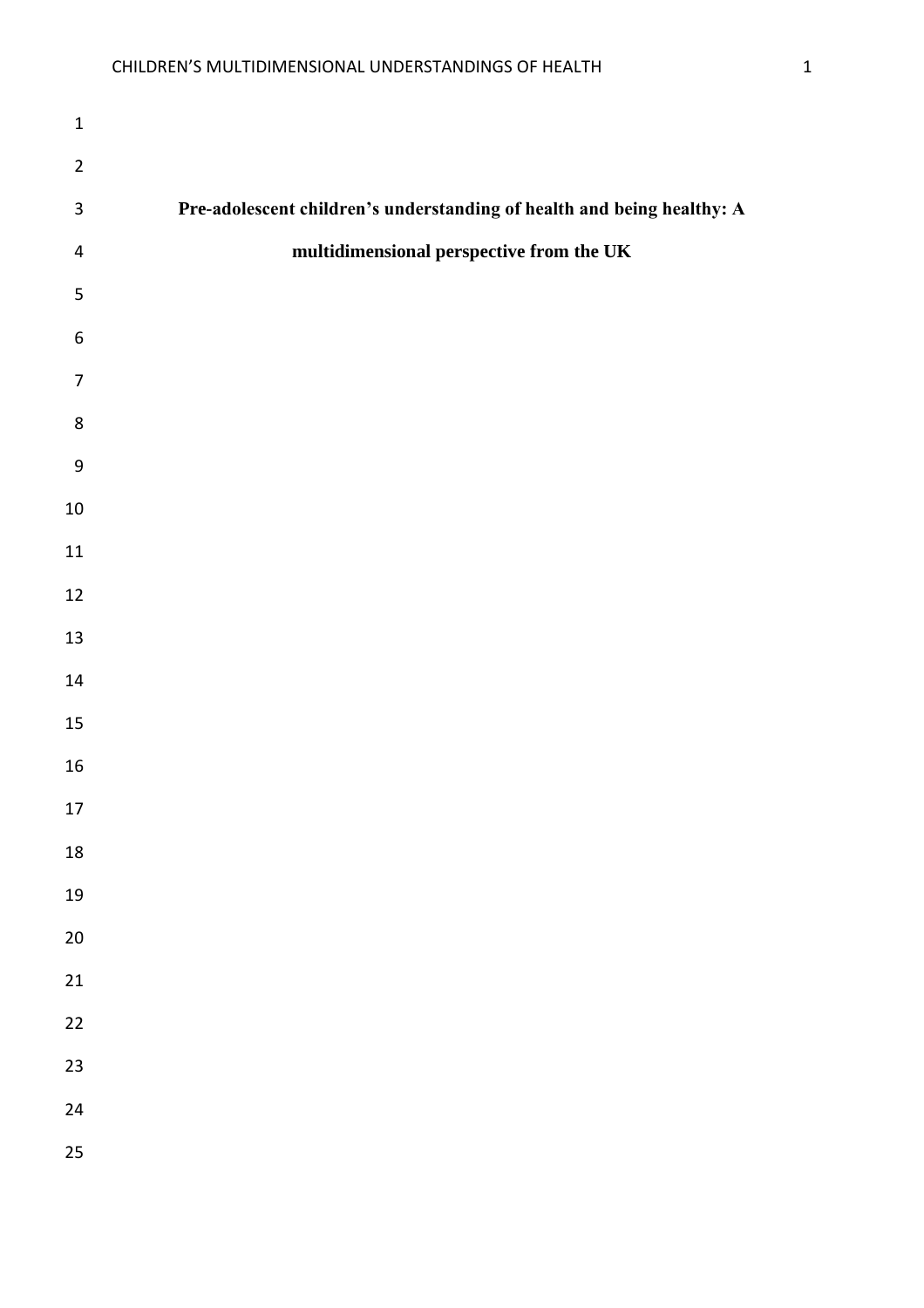#### **Abstract**

 **Purpose –** We applied a multidimensional conceptual lens that incorporated physical, emotional, social, intellectual, and spiritual health dimensions to explore pre-adolescent children's understanding of health and being healthy.

 **Design/methodology/approach** – Forty-six children aged 9-11 years old completed a short questionnaire about their understanding of health and what it means to be healthy. Data analysis was completed through a deductive analysis applying a multidimensional conceptual lens and an inductive thematic analysis of the content of children's responses to each question.

 **Findings** – The analysis of children's understandings of health and being healthy both revealed five common themes: Being Well, Physically Active, Fit, and Healthy; Healthy Eating and Body Composition; Physical Activity Examples; Physical Activity Characteristics; and Unsure or Ambiguous. An additional theme of Social and Emotional emerged for children's understanding of what it means to be healthy. Across both questions the majority of responses reflected the physical dimension of health, with only a few references to the social and emotional dimensions. There was no evidence of the intellectual or spiritual dimensions of health in children's responses to either question.

 **Practical implications** – Our data suggest that the plateau in adolescent UK children's trajectory of understandings originates earlier in childhood, with children aged 9-11 years showing a similarly limited understanding of health and being healthy as UK early and middle 20 adolescents (12-15 years). Moreover, this focus on the physical dimension is narrower than previously considered as it is restricted to the movement category of this dimension only.

 **Originality/value** – Our findings have implications for the timing and focus of health education interventions for children.

**Keywords**: health, children, school health promotion, health education, knowledge

**Article Type:** Research paper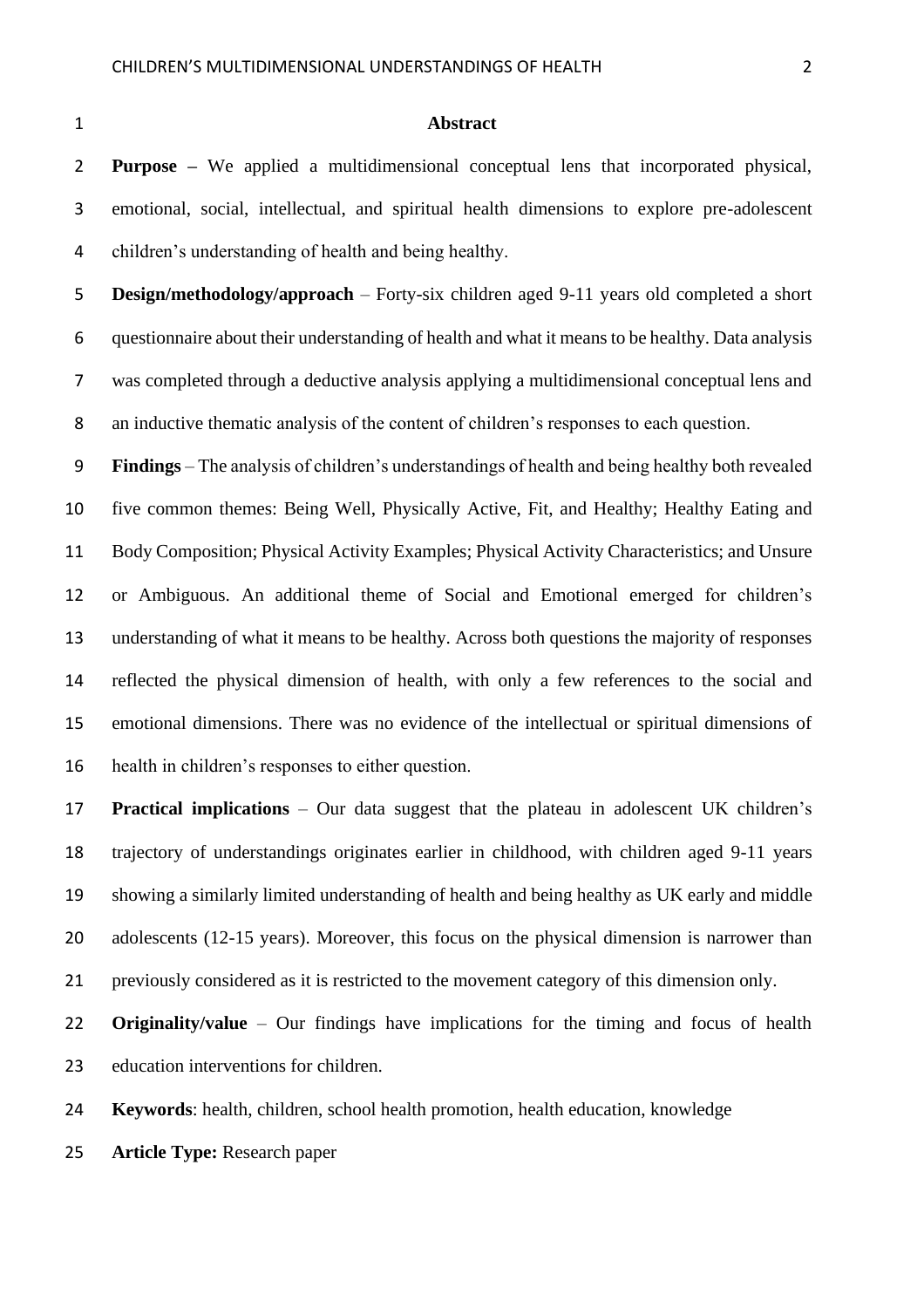## **Pre-adolescent children's understanding of health and being healthy: A**

# **multidimensional perspective from the UK**

#### **Introduction**

 Research into children's understanding of health has been motivated by a desire to help young people make informed decisions about their lifestyles and improve health education programmes. Yet, despite this aspiration, children's understanding appears to have changed little over the last 40 years. Worldwide evidence indicates that young people consistently report narrow and confused understandings throughout childhood which overemphasise the physical dimension of health (Burrows, Wright, & McCormack, 2009; Daigle, Herbert, & Humphries, 2007; Eiser, Patterson, & Eiser, 1983; Harris, Cale, Duncombe, & Musson, 2018; Lee & MacDonald, 2010; Myant & Williams, 2005; Natapoff, 1978; Schmidt & Frohling, 2000). Research from the UK, suggests that there may be a plateau in understanding during early and middle adolescence (12-15 years; Harris et al., 2018). However, we know little about what pre- adolescent (9-11 years) children in the UK understand about health, which is critical to assessing the trajectory of understanding. We need to ascertain whether the early and middle adolescence period is a plateau in understanding or part of a longer trajectory of limited and confused understanding. It is, perhaps, surprising given the widely accepted view of health as a multidimensional construct (see Hjelm, 2010) that such narrow views of health are reported by young people. In this paper we address several limitations in the research evidence by applying a multidimensional conceptual lens to explore pre-adolescent children's understanding of health in a UK sample. Identifying what children know about health prior to adolescence will help inform the timing and focus of health education interventions to support young people in developing their health literacy.

*Health: A Multidimensional Concept*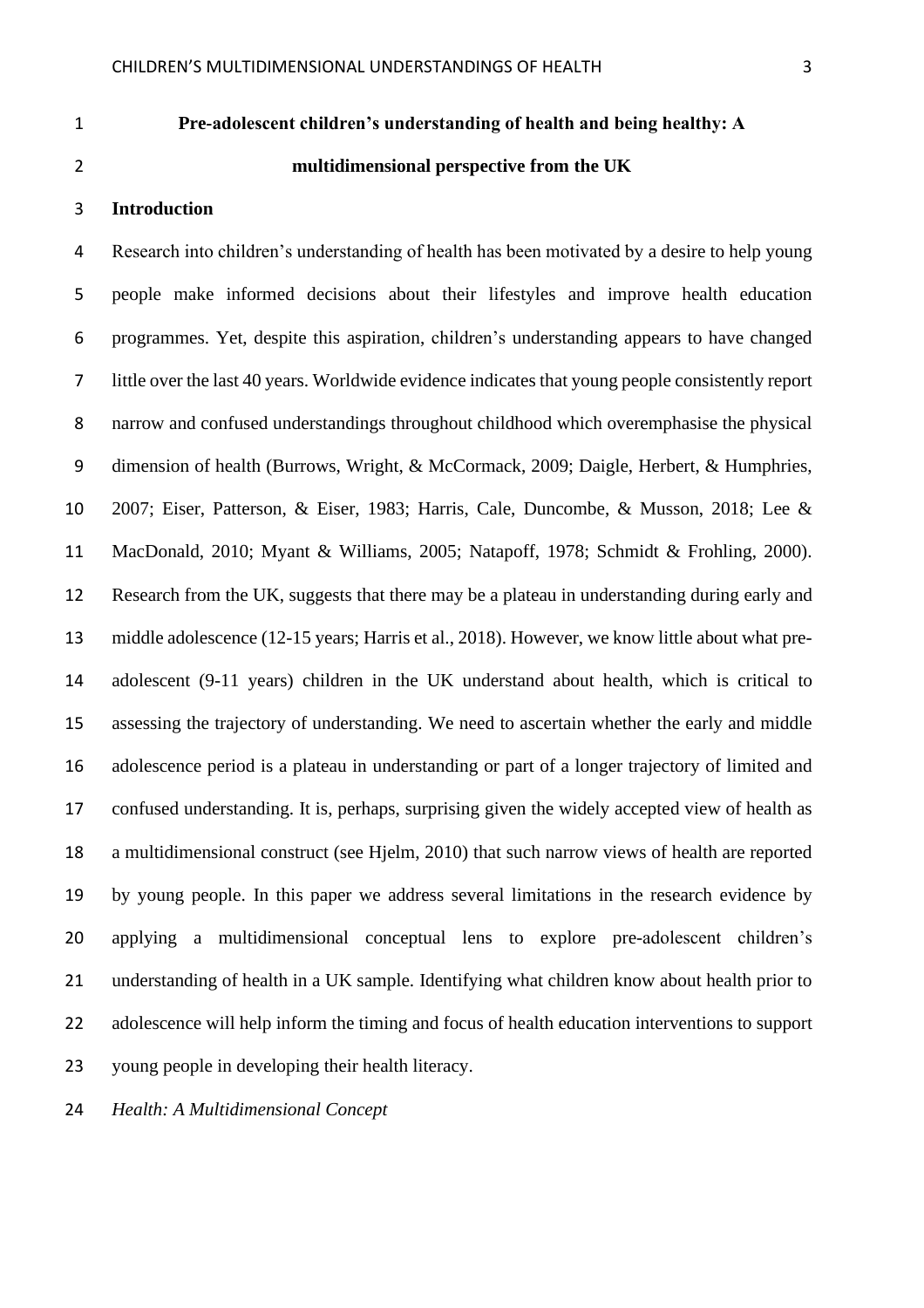Health has been considered from a multidimensional perspective from as early as the 1940s when the World Health Organization's (WHO) landmark definition of health was published. This definition proposed a holistic view of health; it went beyond the focus on a person's physical body or the absence of disease and introduced the notions of social and mental well- being to health. It was an early step towards an integration of a biopsychosocial view of health with the traditional medical model and to linking health with well-being. Since this time, the holistic view of health has been developed further, with other multidimensional views of health being acknowledged within the literature (Donatelle, 2006; Edlin & Golanty, 2007; Hales, 2009, Hjelm, 2010; Insel & Roth, 2004). These views of health have commonly included at least five interacting and overlapping dimensions: physical, social, emotional, intellectual, and spiritual. While some authors have also included environmental health (Donatelle, 2006, Hales, 2009; Insel & Roth, 2004) and occupational health (Edlin & Golanty, 2007) as additional dimensions, Hjelm (2010) argues that they overlap to such an extent with the other dimensions that they are not distinctive enough as separate dimensions. He contends that environmental health is akin to social and spiritual health and occupational health to social, intellectual and emotional health; and thus presents five dimensions in his conceptual model.

 In outlining his conceptual model, Hjelm (2010) provides a broad understanding of how each dimension has been defined, described, and represented within the literature before presenting his models for each dimension of health. His first dimension is physical health, which is represented by three aspects; movement, thought, and procreation. A physically healthy person is able to move themselves and manipulate objects, they are able to engage in effective thought so that they can move their body and control bodily functions, and are able to reproduce. The next dimension is social health and is represented by four aspects; context, dialogue, empathy, and intimacy. Interdependence is an important part of social health. A socially healthy individual has supportive relationships with those around them and shows a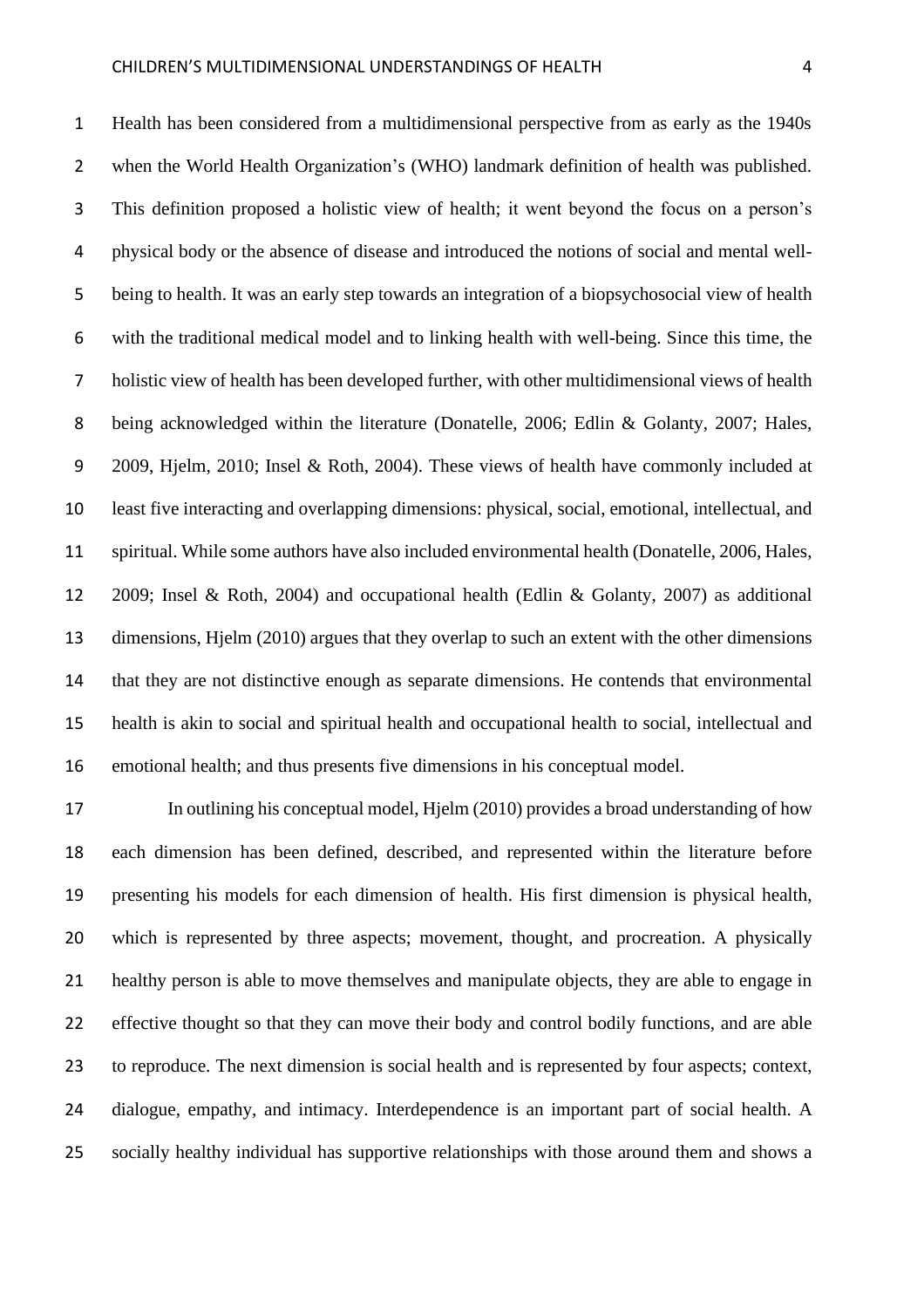#### CHILDREN'S MULTIDIMENSIONAL UNDERSTANDINGS OF HEALTH 5

 concern for others, is able to adapt to changes within relationships and communicate effectively, and experiences intimate and trusting relationships. The third dimension presented by Hjelm (2010) is emotional health which is represented by four aspects; mindfulness of emotions, experiencing the spectrum of emotions, regulation and self-control of emotions, and utilisation of emotions. An emotionally healthy person is able to recognise their emotions when they are felt, can experience a range of emotions, realises that their emotions have consequences, and seeks to use them in ways that facilitate rather than hinder their life, relationships, and personal goals. These three dimensions represent those from WHOs landmark definition of health, however, Hjelm (2010) also includes intellectual and spiritual dimensions in his model of health.

 Intellectual health is represented by the acquisition, comprehension, and application of knowledge (Hjelm, 2010). An intellectually healthy person is able to think and learn, they can accumulate discrete facts but also form concepts and principles, can understand and provide a context to the information acquired, and then apply this information to analyse situations and make connections and consider consequences and alternatives. Lastly, Hjelm (2010) incorporates the dimension of spiritual health, which consists of three components; character and virtue, meaning and purpose, and connectedness. A spiritually healthy individual recognises a purpose in life and that there is something greater than themselves which gives meaning to their life, they care about and feel a sense of belonging and connectedness to the world around them, and their concerns promote a need to behave appropriately and honestly.

 The conceptual model proposed by Hjelm (2010) views each dimension of health as important for the individual and suggests that when all dimensions are functioning well, they contribute to the individual experiencing their highest level of health. However, the fluidity of health is also recognised in that at any one time, one or more dimensions can be impaired and affect the health of the individual. Equally, changes in one dimension can impact on other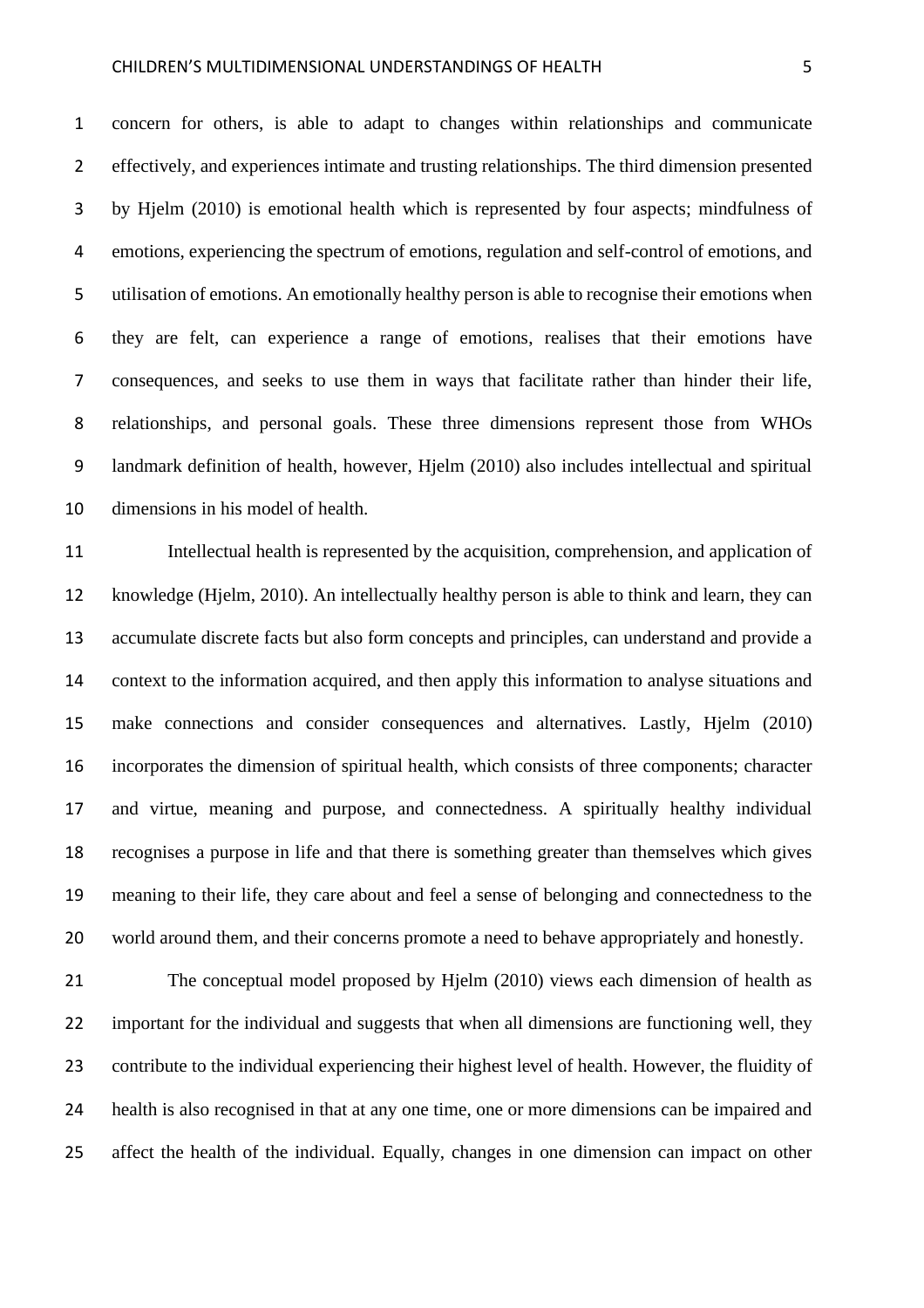dimensions. We believe that this dynamic, multidimensional view of health is important for enabling young people to be able to engage in self-care and make informed choices about, and for, their health both now and in the future. Yet despite the longstanding interest in children's understanding of health and the established history of a multidimensional conceptualisation of health, research has typically failed to go beyond a trichotomous conceptual lens.

## *Children's Understanding of Health*

 At school in the UK, children aged 9-11 years learn about a broad range of health-related issues and topics, which cover many of the dimensions of health (Council for the Curriculum, Examinations and Assessment [CCEA], 2007; Department for Education [DfE], 2013; Education Scotland [ES], 2021; Welsh Assembly Government [WAG], 2008). A wide variety of school subjects are involved with the teaching of health (e.g., Science, Physical Education, Design and Technology, and Personal, Social, Health and Economic Education [PSHE]) and while most of the topics at this age are centred on the physical dimension of health (e.g., body functions, exercise and physical activity, diet and food, and hygiene), there are many topics and issues that relate to the other dimensions of health. Examples of such topics include the following: empathy and relationships (social health); moral and spiritual development (spiritual health); mental health and well-being (emotional health); and making healthy choices (intellectual health) (CCEA, 2007; DfE, 2013; ES, 2021; WAG, 2008).

 However, a critical mass of literature on children's understanding of health suggests that children have a limited, reductive view of health that is dominated by the physical dimension and characterised by inaccuracies and inconsistencies (see Burrows & Wright, 2010; Harris et al., 2018). Interestingly though, much of this research has been situated within the global crisis about obesity and inactivity in children and within the context of sport and physical education (Brusseau, Kulinna, & Cothran, 2011; Burrows et al., 2009; Daigle et al., 2007; Powell & Fitzpatrick, 2015; Wright & Burrows, 2004), which themselves lend a corporeal lens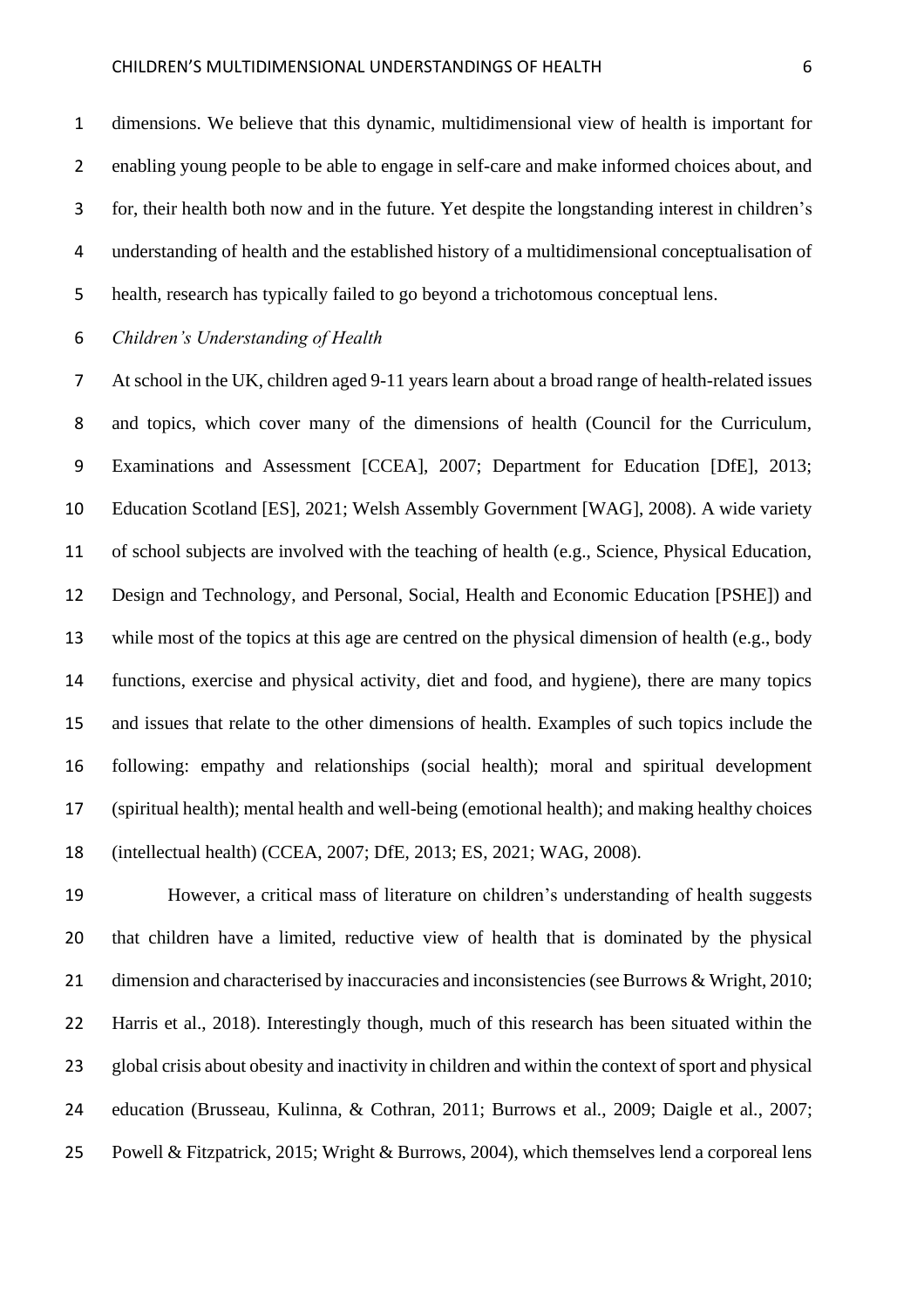to the context of understanding health. Consequently, researchers in this literature have been interested in a range of physical concepts in their attempt to understand what children know about health. In addition to direct questions about what does health mean and what does it mean to be healthy, researchers have also explored children's understanding of terms such as fitness (Placek et al., 2001; Harris, 1993, 1994; Harris et al., 2018), physical activity, exercise, or being active (Brusseau et al., 2011; Harris et al., 2018; MacDougall, Schiller & Darbyshire, 2004; Sleap & Wormold, 2001; Trost et al., 2000), as well as their health-related fitness knowledge (Hoppel & Graham, 1995; Keating, Harrison, Dauenhauer, Chen, & Guan, 2009; Kulinna, 2004) and knowledge of physical activity guidelines (Roth & Stamatakis, 2010). These concepts are undoubtedly located within the physical dimension of health but from Hjelm's (2010) perspective these concepts are associated with only the movement element of this dimension. Moreover, any reference to the multidimensionality of health within this research has been associated with the WHOs definition of health rather than broader models of health (Donatelle, 2006; Edlin & Golanty, 2007; Hales, 2009, Hjelm, 2010; Insel & Roth, 2004). It would, therefore, appear from this literature that not only is children's understanding of health limited and dominated by the physical dimension but also the context and focus of a significant

amount of research that purports to explore children's understanding of health.

 Nevertheless, within this literature, evidence focusing on exploring the concept of health specifically shows that across the world children have consistently demonstrated a preoccupation with diet and exercise as a means to being healthy and have confused aspects of fitness, appearance, the body, and weight with being healthy at all stages of childhood (e.g., Burrows, 2010; Harris et al., 2018; Rail, 2009; Wright & Macdonald, 2010). Researchers in the UK (Harris, 1993; 1994; Harris et al., 2018), Canada (Rail, 2009), the US (Brusseau et al., 2011; Placek et al., 2001), New Zealand (Burrows et al., 2009) and Australia (Lee & MacDonald, 2010; Wright, MacDonald, & Groom, 2003) have all reported that the corporeal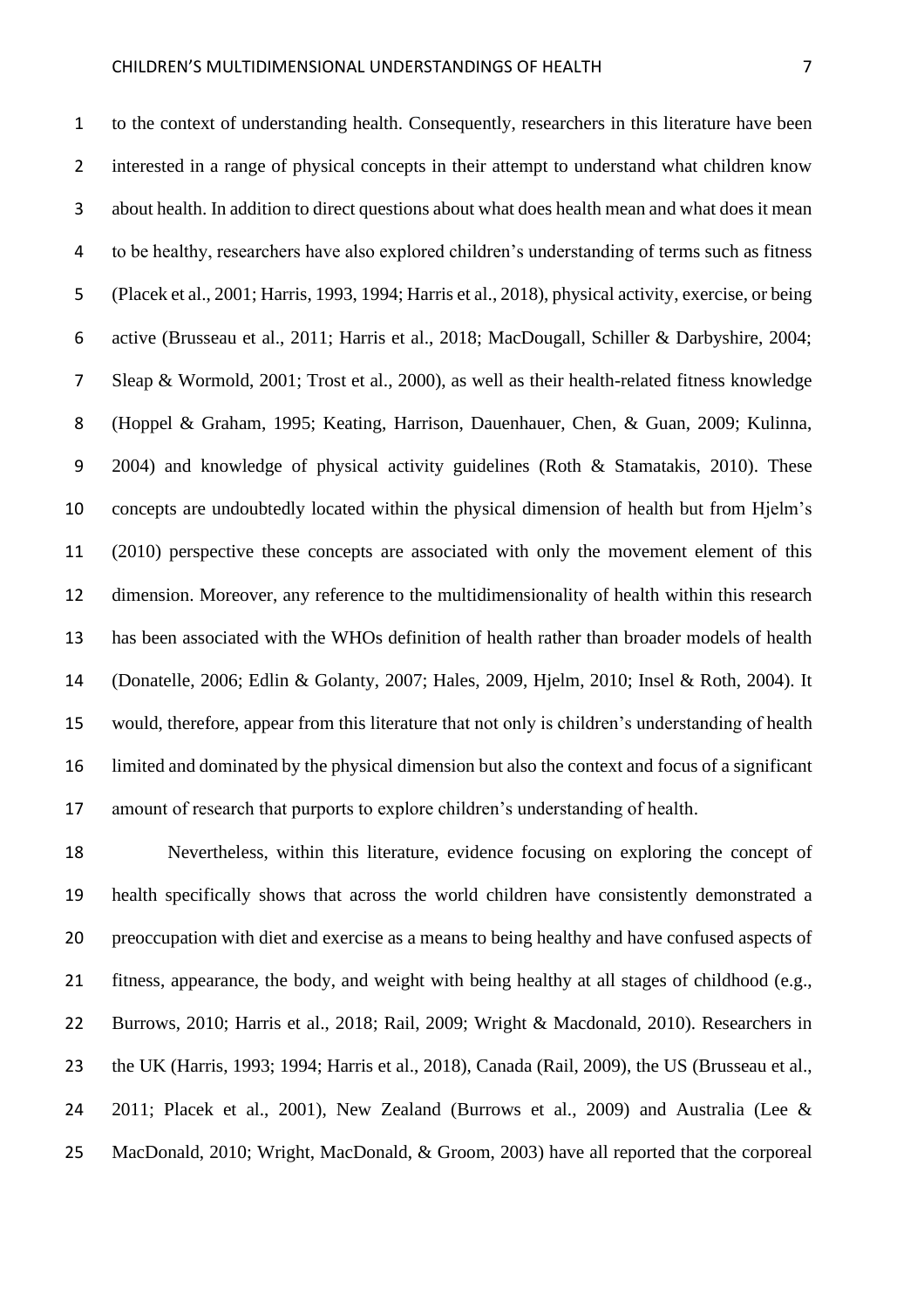focus and dominance of the physical dimension as well as inconsistencies and conceptual 2 confusion are evident at both early and late adolescence. Interestingly, evidence from the UK suggests that there may be a plateau in early and middle adolescents' understandings of health as children aged 12 to 15 years reported similarly narrow views, misunderstandings, and misconceptions of health (Harris et al., 2018). This is notable as the developmental literature suggests that understandings of health should increase in sophistication and accuracy with age (Backett & Davidson, 1992; Myant & Williams, 2005). Yet such development appears to be missing and if we are to intervene to improve young people's understanding of health we need to know when this *apparent* plateau in understanding begins. We currently have little, if any, data to know when this phenomenon occurs as there is no evidence, within this physically contextualised literature, on UK children's understanding of health prior to adolescence.

 Worldwide literature (Burrows, 2010; Burrows, Wright, & Jungersen-Smith, 2002; Burrows, Wright, & McCormack, 2009), however, has shown similarly limited understandings of health in younger children, with a dominance of the physical dimension, diet, and exercise. In New Zealand, expected developmental changes in understanding were observed, with children aged 11-12 years providing more holistic and detailed understandings, including more references to social and emotional health and the consequences of behaviours, compared to children aged 8-9 years (Burrows, 2010; Burrows et al., 2009). This is an intriguing perspective on the use of the term 'holistic', as the authors reported a dominance of responses in the physical dimension, with most about diet and exercise (70%) and less than 5% of responses being associated with social and emotional aspects (Burrows et al., 2009). Although, comparably their view is more holistic than those aged 8-9 years old, 11-12 year olds still reported a narrow view of health in relation to both the landmark definition of WHO and with regards to authors who have proposed five or more dimensions of health (Donatelle, 2006; Edlin & Golanty, 2007; Hjelm, 2010; Insel & Roth, 2004).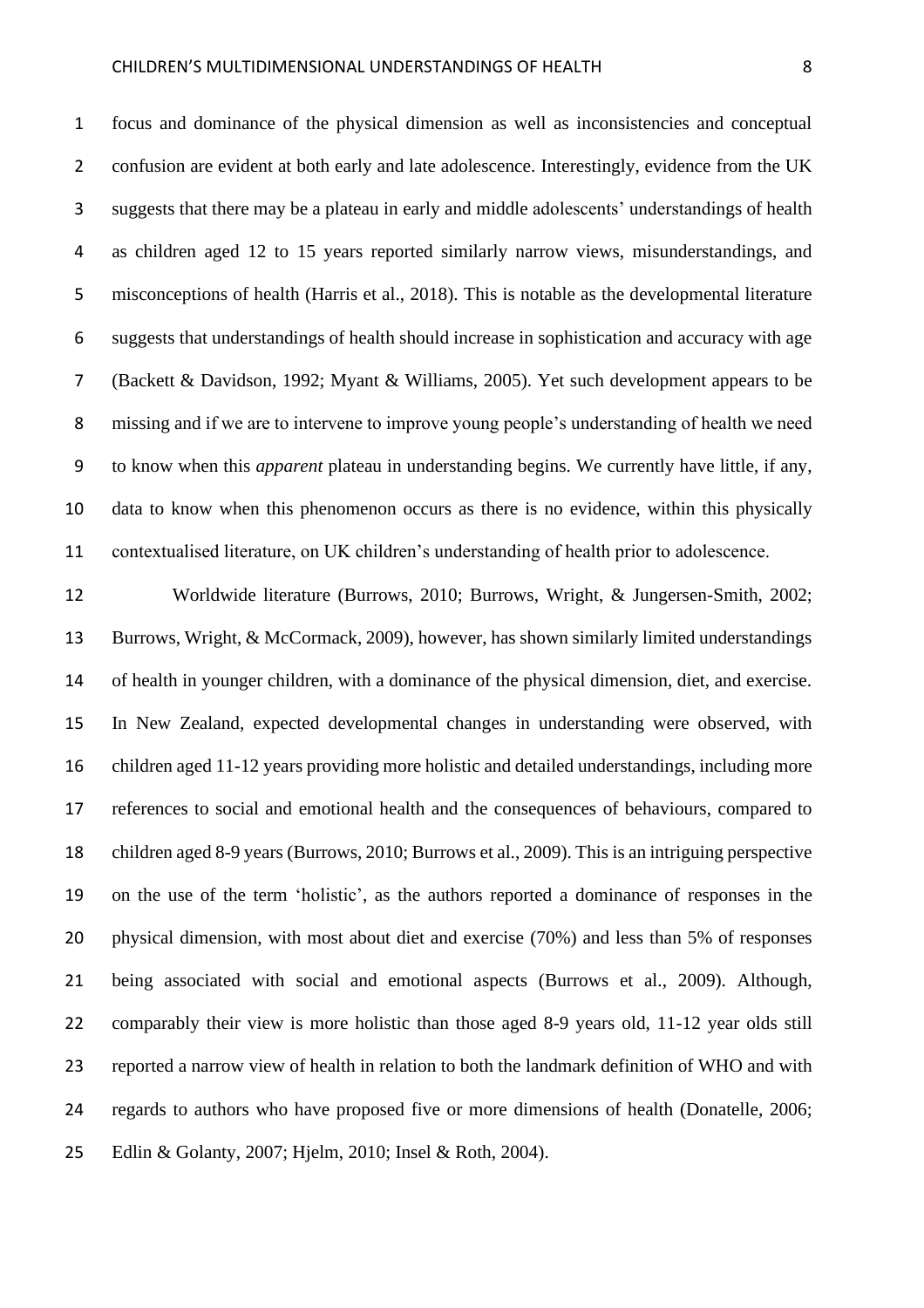Beyond this physically contextualised literature, the developmental psychology literature has focused more explicitly on younger and older children's (i.e., early and middle childhood; 4-12 years) understanding of health in both UK and international samples (Eiser et al., 1983; Knighting, Rowa-Dewar, Malcolm, Kearney, & Gibson, 2010; Myant & Williams, 2005; Natapoff, 1978; Piko & Bak, 2006; Schmidt & Frohling, 2000). Even though similar findings regarding the dominance of diet and exercise as a means to being healthy are also evident (Eiser et al., 1983, Knighting et al., 2010; Natapoff, 1978; Piko & Bak, 2006; Schmidt & Frohling, 2000) and that the, albeit few references to psychological aspects of health disappeared from age 7 through to 12 (Myant & Williams, 2005), this literature appears to take a more optimistic view of children's understanding of health. It focuses on what children know, how their understanding increases in sophistication and accuracy with age (Backett & Davidson, 1992; Myant & Williams, 2005; Schmidt & Frohling, 2000) and rarely, if ever, describes it as limited or reductive. As with the previous literature, very few studies in this area situate their research within a definition or model of health even though they are seeking to explore children's understanding of health. One exception to this is the study by Piko and Bak (2006) who, akin to the physically contextualised literature, used WHOs definition of health to conclude that 8-11 year old Hungarian children reported a multidimensional perspective on health. This was despite similar findings being evident with an obvious dominance of the physical dimension and limited references to social and emotional health. Nevertheless, regardless of this overall more optimistic view, there is little, if any, research that has embraced a multidimensional conceptual lens that goes beyond the trichotomous dimensions to analysing children's understanding of health.

*The Present Study*

24 The aim of the present study was to explore what pre-adolescent children knew about health and being healthy and apply a broad multidimensional conceptual lens to this understanding.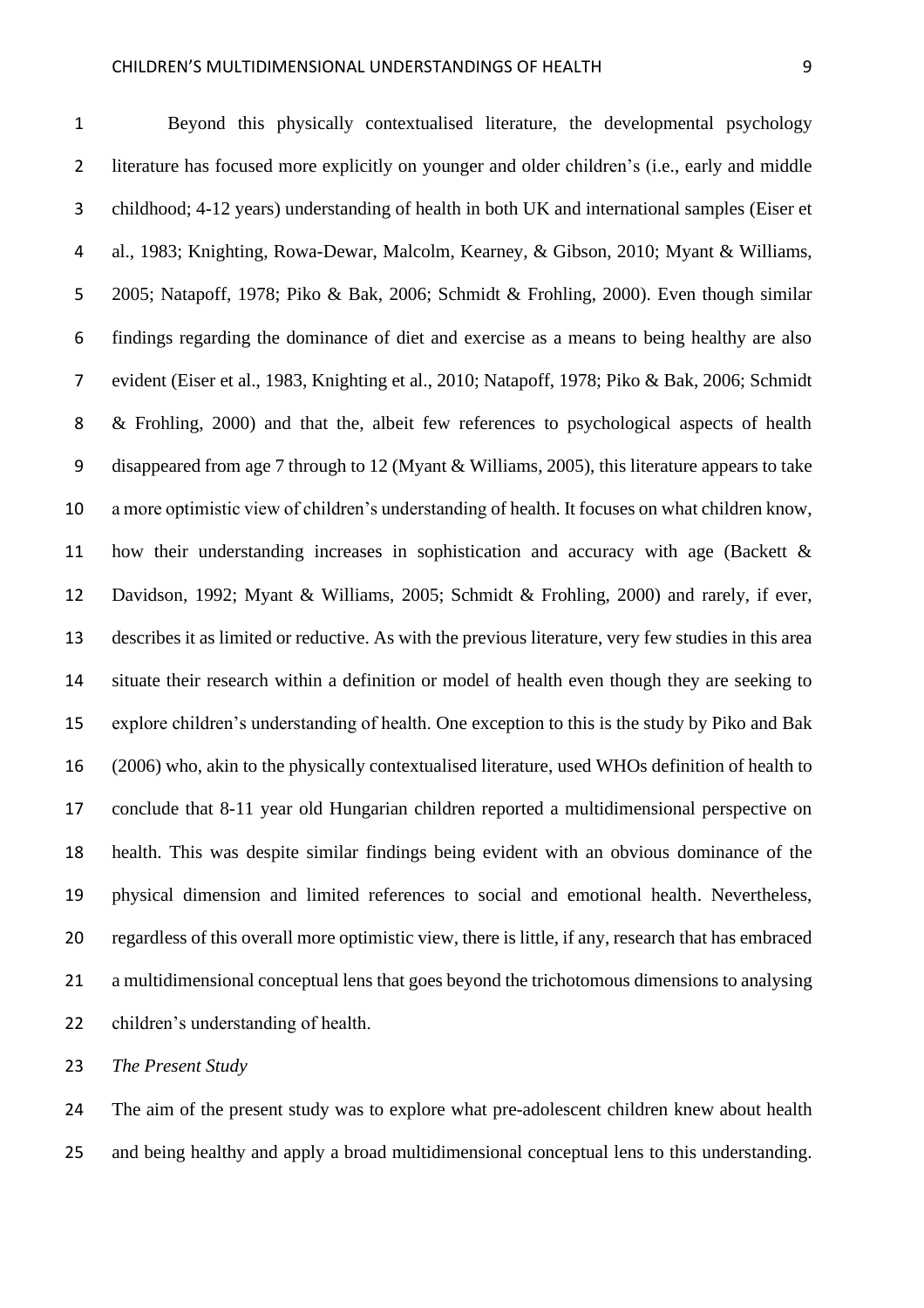Focusing on UK children aged 9-11 years we were interested in the content of their responses to questions about what the term health meant and what it meant to be healthy. We used a two phase approach to our study, firstly, using an inductive approach, we sought to discover what understandings of health emerged in children's responses. We then used a deductive approach to apply Hjelm's (2010) conceptual model of health to explore the multidimensionality of pre- adolescent children's understandings of health. In light of the UK evidence (Harris et al., 2018) which shows that misunderstandings and a dominance of the physical dimension of health exists in adolescent samples, we did not expect pre-adolescent children to demonstrate a multidimensional understanding of health. It was likely that their understandings would also be dominated by the physical domain and a focus on diet and exercise. However, as understanding is argued to develop in accuracy and sophistication with age (Backett & Davidson, 1992; Myant & Williams, 2005; Schmidt & Frohling, 2000) it is important to explore what understanding is evident at pre-adolescence so that we can ascertain whether this appears to develop or stagnate during the adolescent years. This data is critical to informing the content and timing of health education programmes for young people and ensure their transition to being health literate adults.

## **Method**

#### *Sample and Procedures*

19 Forty-six students (males  $n = 25$ ; females  $n = 21$ ) from two classes in a state primary school located in East England, United Kingdom participated in the study. Students were recruited 21 from school years five  $(n = 21)$  and six  $(n = 25)$  and were aged nine to eleven years old  $(M =$ 22 10.1 years,  $SD = 0.73$  years). Although ethnicity data was not formally recorded, the majority were White British. Participants were being taught in mixed ability, mixed sex classes at the 24 time of data collection (March) and had been taught by the teacher since the start of the school year (September).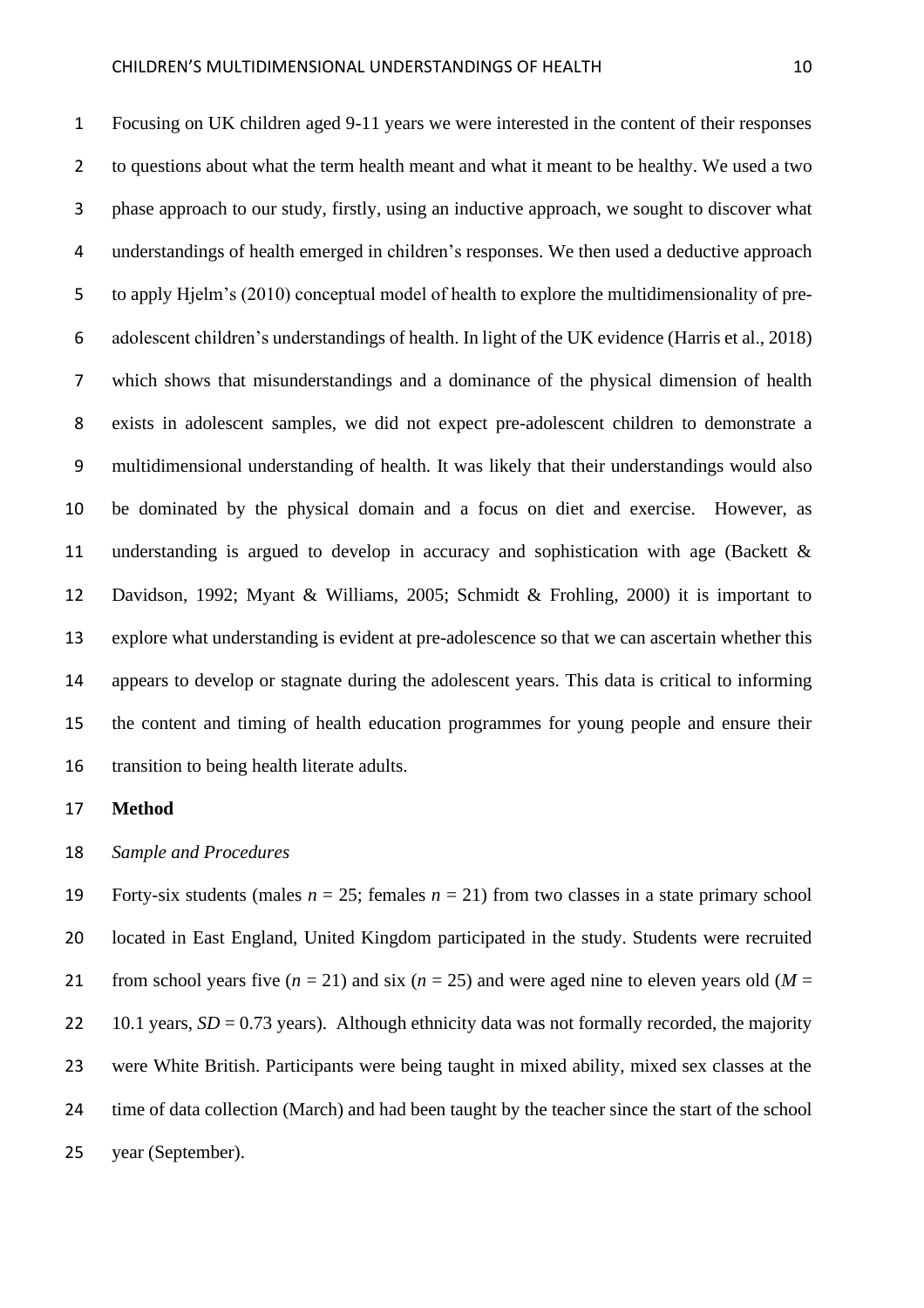Procedures followed the guidelines of the British Psychological Society and were approved by the ethical advisory committee of the lead authors' institution. Consent for the school and class to participate in the study was sought from the head teacher and class teachers. Following which a trained research assistant visited the school to speak with the class teachers and students about the research project and answer any questions. Parental information sheets and consent forms were distributed by the class teachers. Parents were given a two-week period to return the consent form to the teacher if they wished for their child to participate in the study. For those students whose parents agreed they could participate in the study an informed assent process was completed on the day of data collection to allow individual students to opt-in or out of participating in the study, irrespective of parental consent being given.

 Data was collected during a normal classroom lesson. Topics or subjects that may have involved content about health and a focus on the body such as science or physical education were avoided to remove any potential bias towards the physical dimension of health. The research assistant introduced the students to the purpose of the study and highlighted that: 1) participation in the study was voluntary; 2) they could withdraw at any time before submission of the anonymous questionnaire; 3) they could stop at any time; and 4) choose not to answer a question if they did not want to. Students were reminded there were no right or wrong answers and that all answers would be anonymous and remain confidential. Any questions the students had were answered by the research assistant who was also available to help students with reading the questions. The questionnaires were given out by the research assistant and children were given as much time as they wanted to answer the questions with most children completing the questionnaire within 15 minutes. Students who had not been given parental consent to participate in the project or who had not given informed assent completed a normal classroom activity with the teacher while the data was being collected.

*Measures*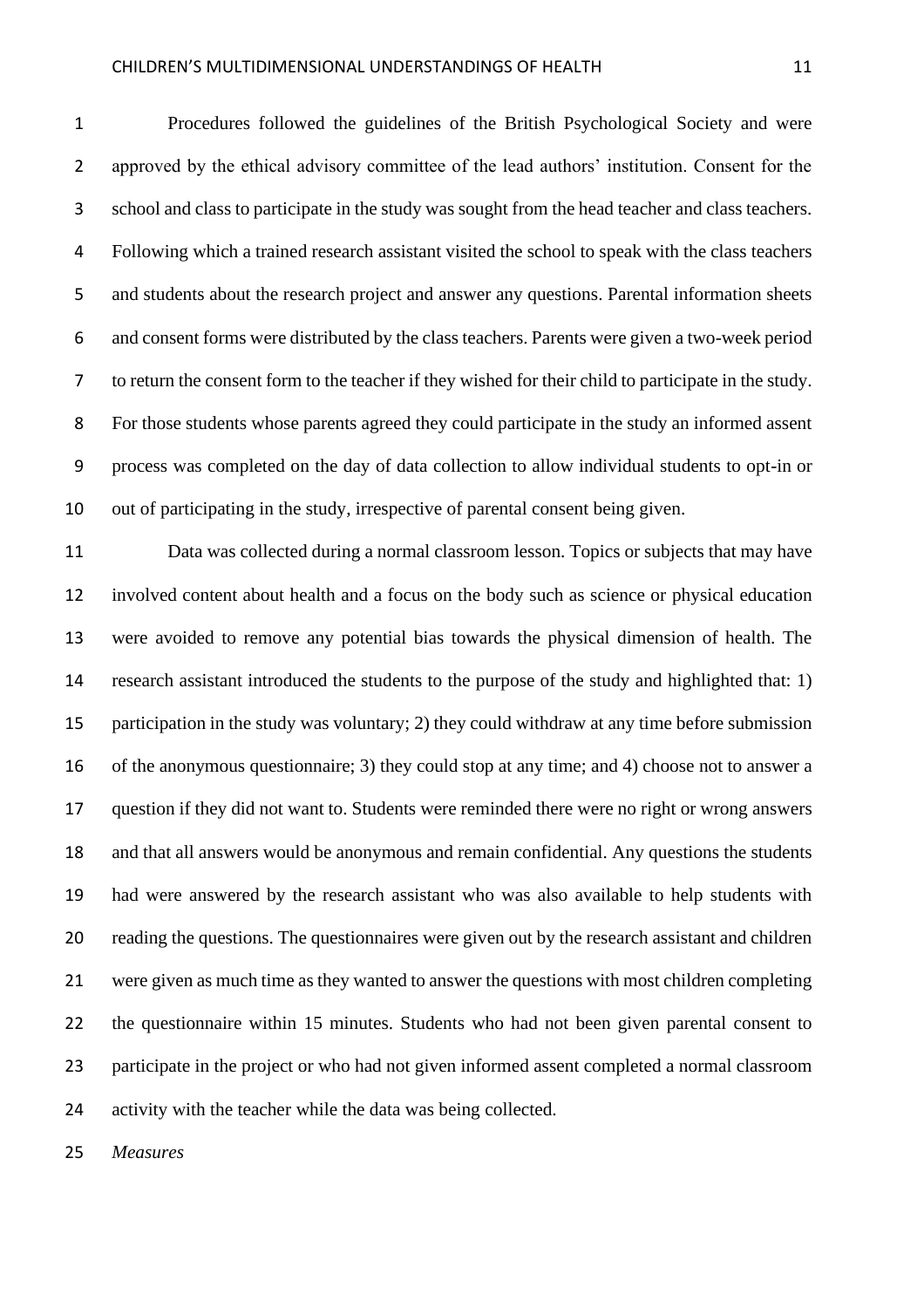A short questionnaire was created for children to record their responses to two questions about health. Students provided demographic information such as their age, year group, and gender and completed two open-ended questions: 1) Write down what you think the term 'health' means; and 2) Write down what you think it means to be healthy. Students were told that answers could be presented as words, sentences, or with images to accompany them if they wished. All students chose to provide their responses as words or sentences.

#### *Data Analysis*

 Responses for each participant were collated into a raw data sheet for each question by the third author with separate sheets created for the overall sample, by gender, and by year group. The first part of the data analysis involved an inductive approach and followed the six thematic analysis principles of Braun and Clarke (2006). Each question was analysed separately at the overall, gender, and year group levels. Responses were read and re-read to create familiarisation with the data and to identify the patterns of responses that were emerging. Based on these pattern of responses, preliminary codes were assigned to the data that described the content of the children's responses to the question. Following which these preliminary codes were grouped together into candidate themes which depicted significant characteristics of the data and represented higher-order patterns in the data (Braun, Clarke, & Weate, 2016). The themes were named and reviewed in relation to the extracts that would exemplify them. To ensure trustworthiness of the data, the second author completed a review of the data analysis by reading the raw data, checking the assigned code, and the higher-order thematic grouping. Discussions between the two authors resulted in either consensus regarding the coding and thematic content or changes until consensus was reached. The first author provided a review of the final codes and themes.

 The second phase of the data analysis took a deductive approach using Hjelm's (2010) conceptual model to explore pre-adolescent children's understanding of health. The third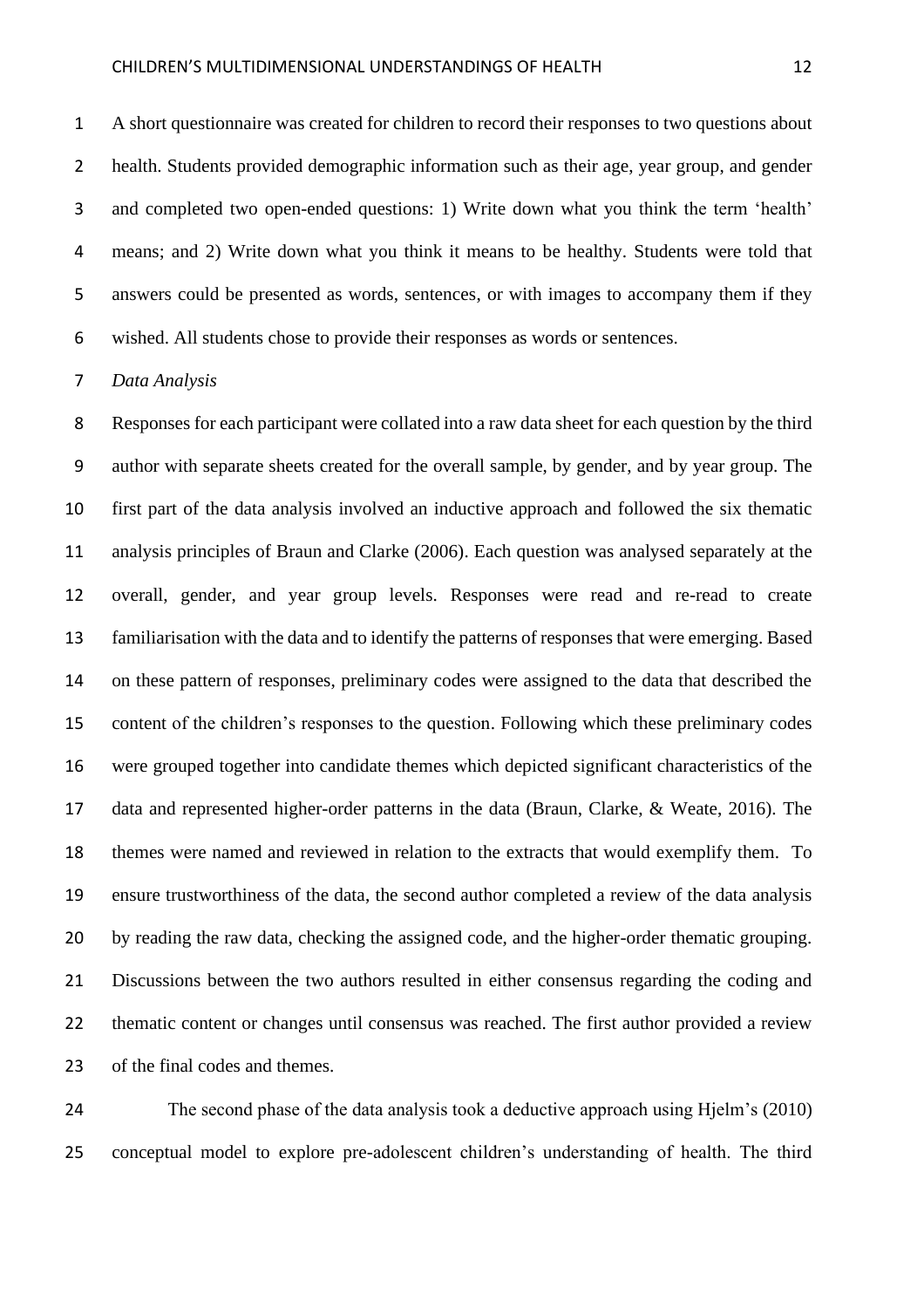author coded the responses of the children according to the sub-categories and dimensions of health outlined in the model. As with phase 1, the second author provided a review of the analysis and the first author a final review of codes and themes to ensure the trustworthiness of the data. The meaning units used to illustrate the themes and sub-themes in our analysis were selected across different participants.

### **Results**

#### *Understandings of Health: A Multidimensional Perspective*

 In the deductive phase of analysis, of the 69 statements generated by children in response to what the term 'health' meant, 56 could be coded for their content in relation to Hjelm's (2010) multidimensional model of health. The 13 statements made by children that did not relate to health could, therefore, not be scrutinised using Hjelm's multidimensional model of health and were removed from the deductive phase of the analysis. All 56 statements that could be analysed were coded as belonging to the physical dimension of health and were specifically considered to be part of the movement sub-category of this dimension.

#### *Exploring Understandings of Physical Health*

 In the inductive phase of the analysis, a total of 69 statements for the question about what the term health meant were coded for their content. These statements resulted in 13 lower-order codes being generated that represented five higher-order themes: 1) Being well, physically active, fit, and healthy; 2) Healthy eating and body composition; 3) Physical activity examples; 4) Physical activity characteristics and; 5) Unsure or ambiguous. There were some observable differences (>5%) in the responses of males and females and in children in Year 5 and Year 6 to this question, these are detailed where appropriate in our analysis [1].

*Theme: Being Well, Physically Active, Fit, and Healthy*

The majority (42%) of statements coded referred to this thematic category with 79.8% of

children's responses in this theme including ideas that were related only to this theme. Nearly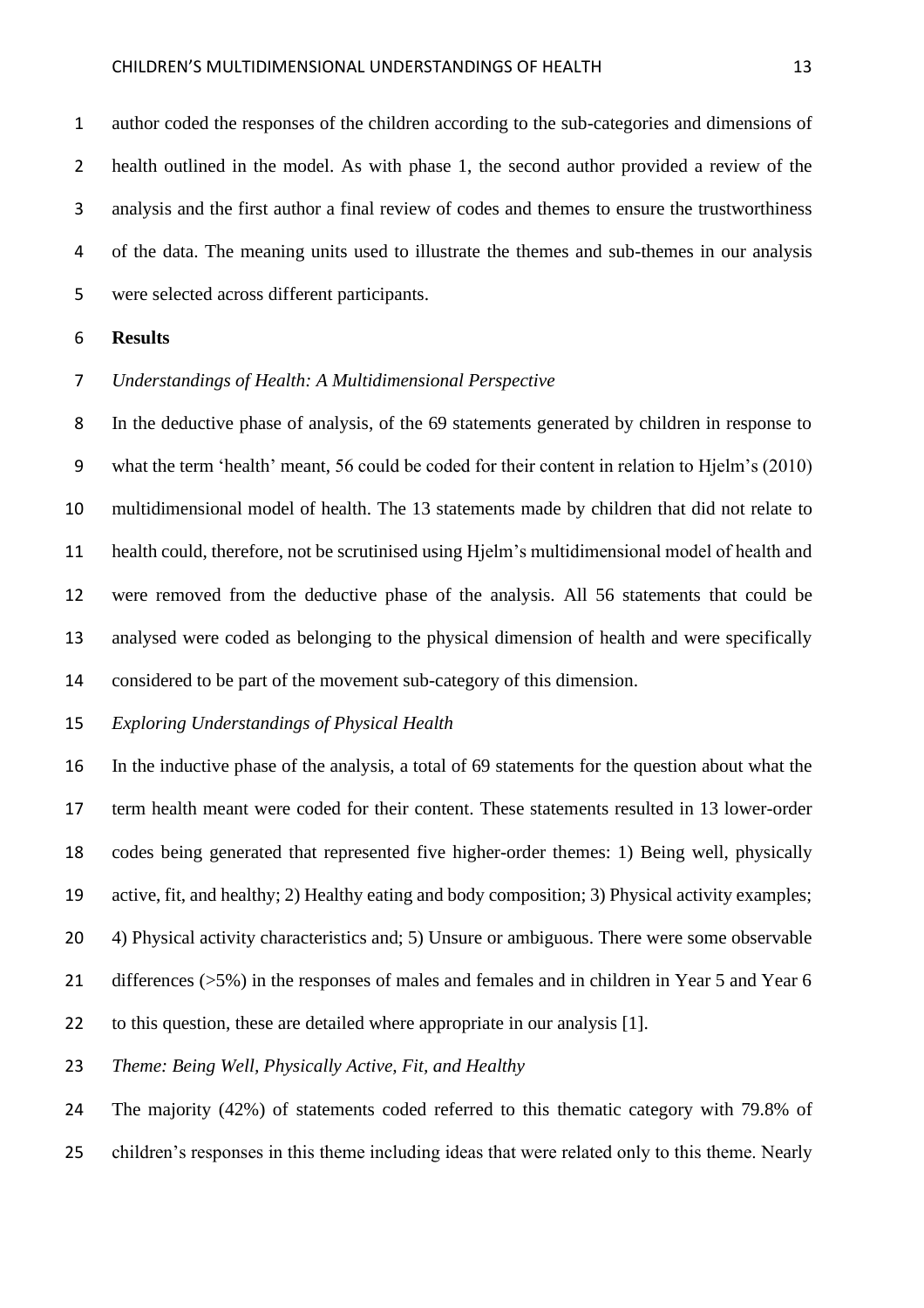half (48.7%) of all Year 6 children's statements were related to this theme compared to a third (33.3%) of Year 5 children's.

 The most popular reference was to *physical health* (14.5%), of these responses 80% were provided by Year 6 children with these showing a greater focus on the body than Year 5 children. Example responses included, 'if your body is ok or not', '…what's inside you', 'to look after you and your body', 'be good to your body' and '…how your body is coping'. The Year 5 responses were to some extent different to these, being quite superficial referring to 'it means like physical health', while another made a specific, but not elaborate, reference to hygiene in their response.

 *Being well, an absence of illness or disease* accounted for 8.7% of responses in this thematic category, of which two thirds (66.7%) of responses were made by Year 6 children. They referred to being 'fit and well', 'your medical and body health', 'to be medically well', and 'health is basically just what helps you to live because if your [*sic*] not healthy it increases your chance to get disease'. Year 5 children referred to 'not being ill' and 'being in good health and well'.

 Within this theme children also referred to *being physically fit* (7.2%) and being *active* (7.2%) with 60% of responses in each code being generated by Year 6 children. Children referred to terms such as 'staying fit…', 'to keep your body fit…', and 'getting fit and healthy' and phrasing such as 'staying active' or 'keep yourself active' to help explain what they understood by the term health.

 Other references included to the general idea of *well-being* (2.9%), 'it means that you are well-being and eating a balance of sugar and fruit and veg' and 'health means how your well-being and body is doing so if you have a healthy body you might not have a healthy well- being'. A specific *physical attribute* (1.4%) was mentioned by one Year 5 child, 'I think it means how much strength you have'.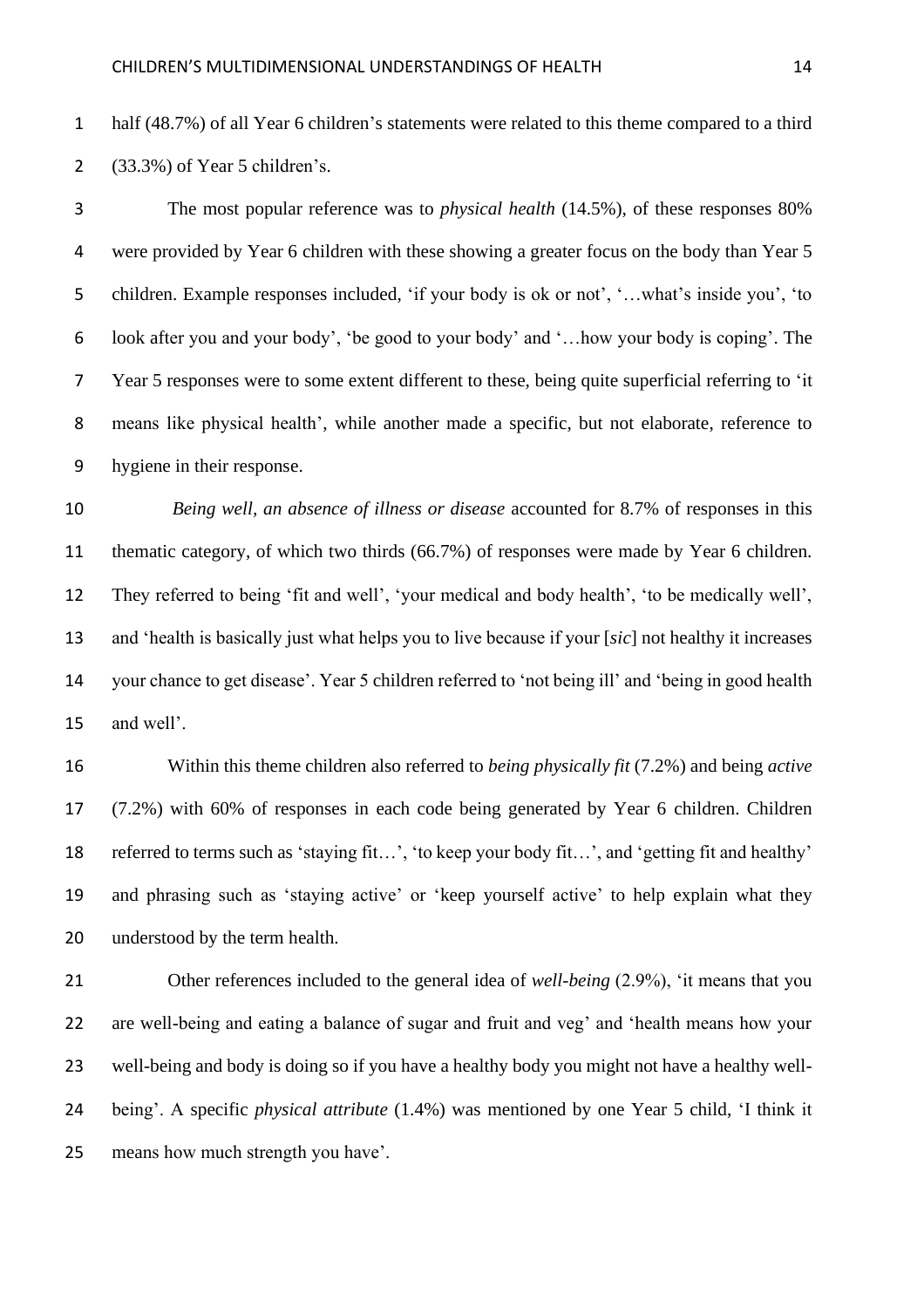#### *Theme: Healthy Eating and Body Composition*

 This was the second most popular theme (30.4%) for children's responses to what they understood by the term health, with 65% of children's responses in this theme also including ideas that were related to other themes too. Year 5 children (40%) were more likely than Year 6 children (21.3%) to refer to this theme to help them explain what they understood by the term health.

 Most of the statements in this theme referred to *healthy eating and a balanced diet* (29%), with 60% of these being generated by Year 5 children. There were limited differences in the phrasing or content of the statements with both year groups having both general and specific statements about diet and food. For example, general references included to 'eat good food', 'eating salad', 'eating the right things', and 'eat healthy' or 'don't eat junk food' while more specific references referred to 'eat good foods like vegetables', 'eat healthy food and not bad food like crisps and chocolate', 'it's when you don't eat lots of sweets but more veg than usual', and 'eating a balance of sugar and fruit and veg'.

 Year 6 children's responses referred to the amount of food that should be eaten, for example 'eating the right amount of fruit and vegetables', and 'eat the right foods like fruit and vegetables often.' One Year 5 child alluded to water in their answer, alongside reference to the nutrients of food but could not articulate it clearly 'health means what your food is high in health or low in health same with water…'.

 The other category in this theme that emerged was *body weight and composition* (1.4%). This was only mentioned by one Year 6 student who described the term health as 'having a good weight and not being fat'.

*Theme: Physical Activity Examples*

 The third theme that emerged reflected 8.7% of the content of children's responses to what they understood by the term health. Females (11.8%) generated more physical activity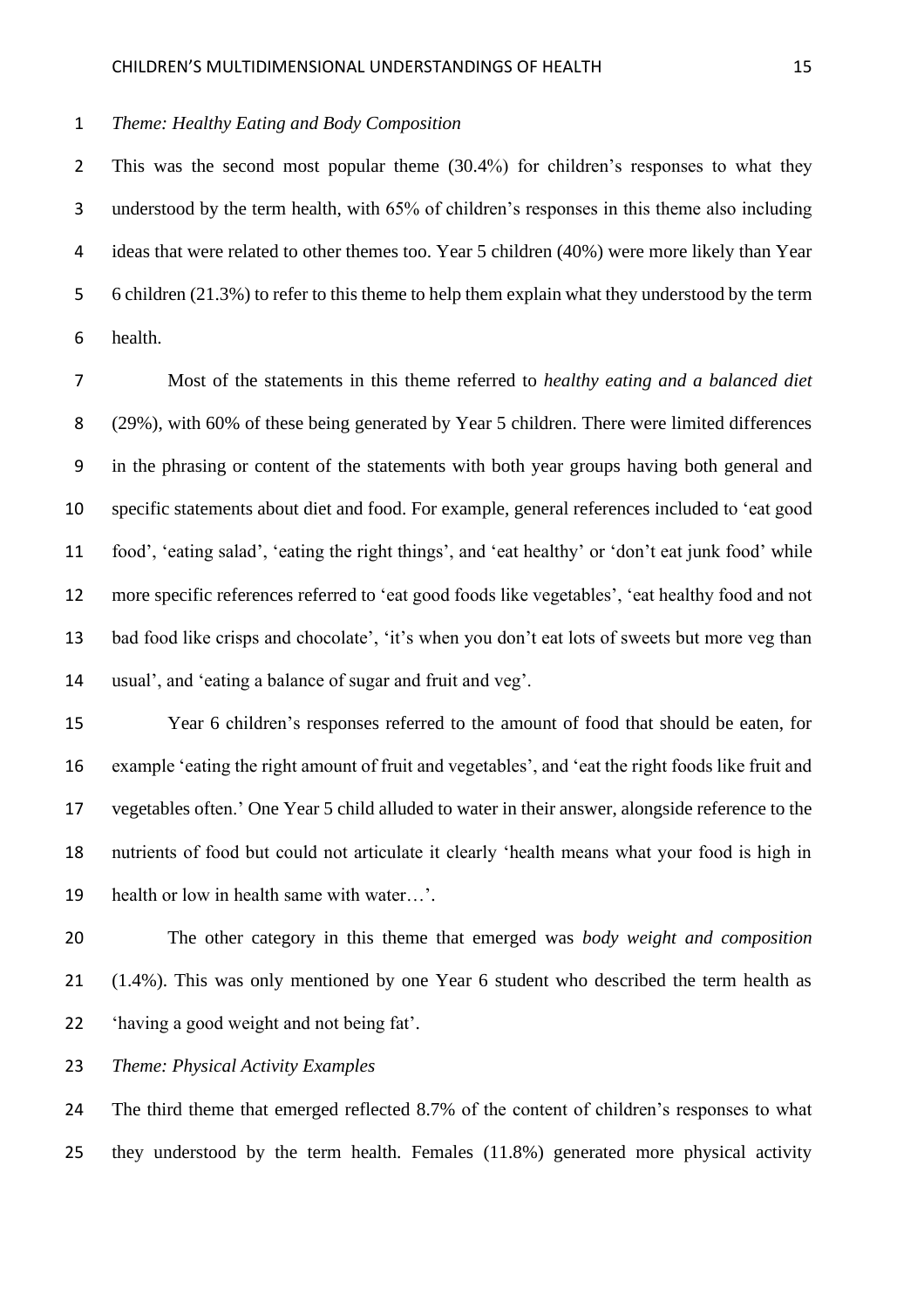examples than males (5.7%) in their responses to help explain what they understood by the term health. Common responses included generic references to 'exercise' or 'sport' with only one specific example of 'running' provided.

*Theme: Physical Activity Characteristics*

 A fourth theme that represented more specific characteristics of physical activity also emerged (5.8%). There were references to the *frequency and time element* (4.3%) of physical activity in relation to their understanding of health. However, these were non-specific references such as '…and do a fair time of exercise to keep your body in a healthy state', 'how much exercise or physical activity you do to keep healthy', and 'where you do lots of sport so your (sic) healthy…' The idea of *being outdoors* (Also within this theme was the idea of *being outdoors*  (1.4%) also featured in this theme, although this was a generic comment about health being about 'going outside and doing stuff'.

*Theme: Unsure or Ambiguous*

 The final theme contained 13% of children's responses, with 4.3% of responses stating that they explicitly did not know what health meant and 8.7% providing ambiguous responses. Year 6 and male children were more likely to say that they were unsure what the term health meant, while Year 5 and male children were more likely to provide an ambiguous answer. These latter responses included those that could be considered tautological, for example 'it means being healthy and not unhealthy' or used the term healthy without further elaboration, for example 'I think it means to stay healthy', '…what's inside you and your life and being healthy' or 'health is being healthy or however you would describe it'. They also included responses in which the 22 coders could not clearly discern a category or focus such as, 'it means you don't treat yourself badly' or 'living well'.

*Understanding Being Healthy: A Multidimensional Perspective*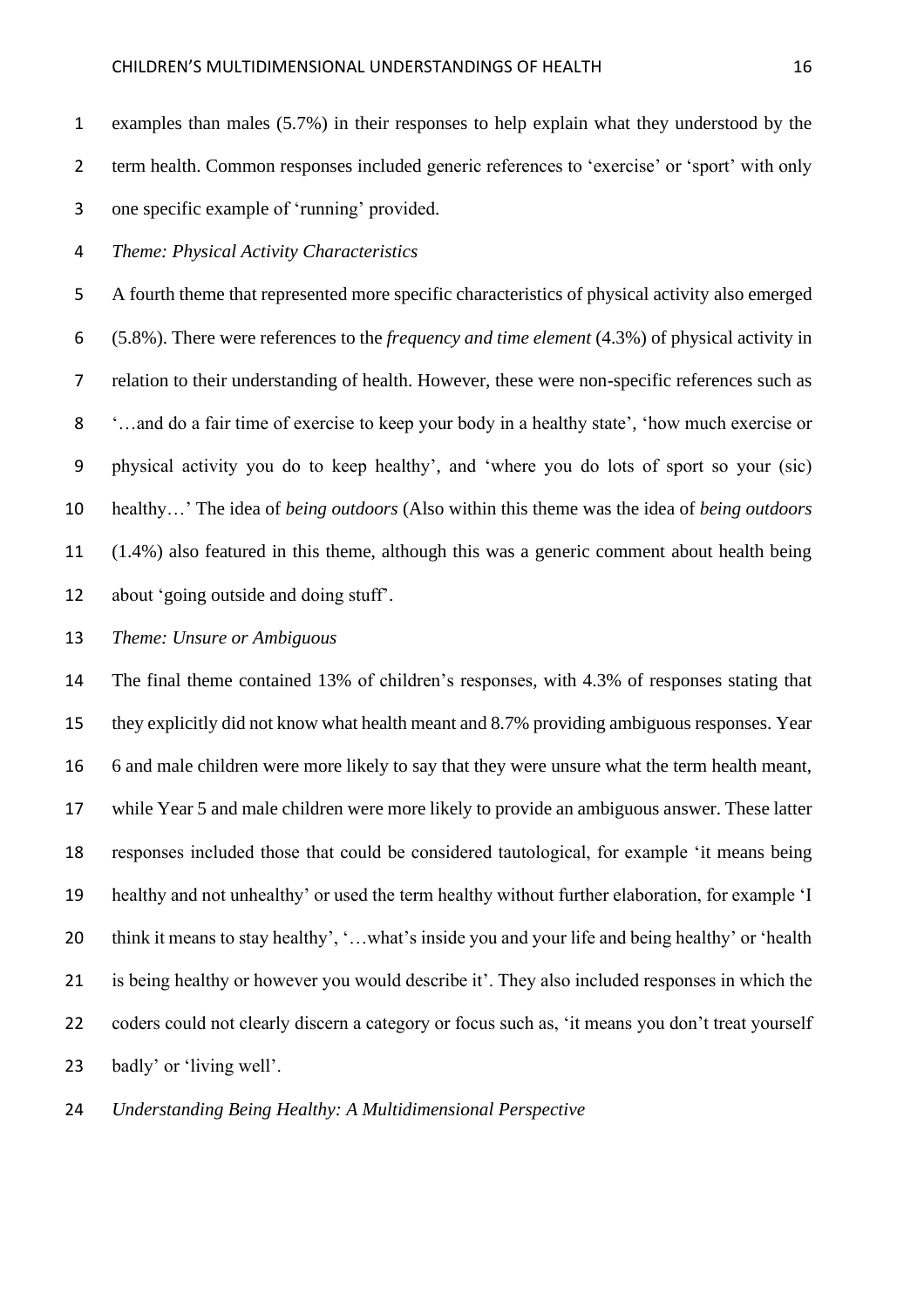In this deductive phase of analysis, of the 85 statements generated by children in response to what it means to be healthy 71 could be coded for their content in relation to Hjelm's (2010) multidimensional model of health. The physical dimension dominated with 97.2% of responses, while the emotional and social dimensions reflected 1.4% each. All of the statements coded as the physical dimension of health were specifically considered to be part of the movement sub-category of this dimension.

*Exploring Physical, Social, and Emotional Understandings of Being Healthy*

 In the inductive phase of the analysis, a total of 85 statements were coded for the content of children's responses to the question about what it meant to be healthy. These statements resulted in 13 lower-order codes being generated that represented six higher-order themes: 1) Healthy eating and body composition; 2) Physical activity examples; 3) Being well, physically active, fit, and healthy; 4) Physical activity characteristics; 5) Unsure or ambiguous and; 6) Social and emotional. There were some observable differences (>5%) in the responses of males and females and in children in Year 5 and Year 6 to this question, these are detailed where appropriate in our analysis.

#### *Theme: Healthy Eating and Body Composition*

 This was the most popular theme (45.9%) for children's responses to what it means to be healthy, with 68.6% of these responses also containing reference to ideas associated with other themes with half of these (51.4%) being about doing exercise or being active. Over half (55.8%) of the responses from males to this question contained ideas relating to this theme 21 compared to approximately a third (35.7%) of females.

 Most of the statements in this theme referred to *healthy eating and a balanced diet* (41.2%), with males generating 60% of all responses. The statements contained both general and specific statements about diet and food. A common general response was to 'eat good foods' or to have a good diet or eat healthy foods. Children also provided examples of food to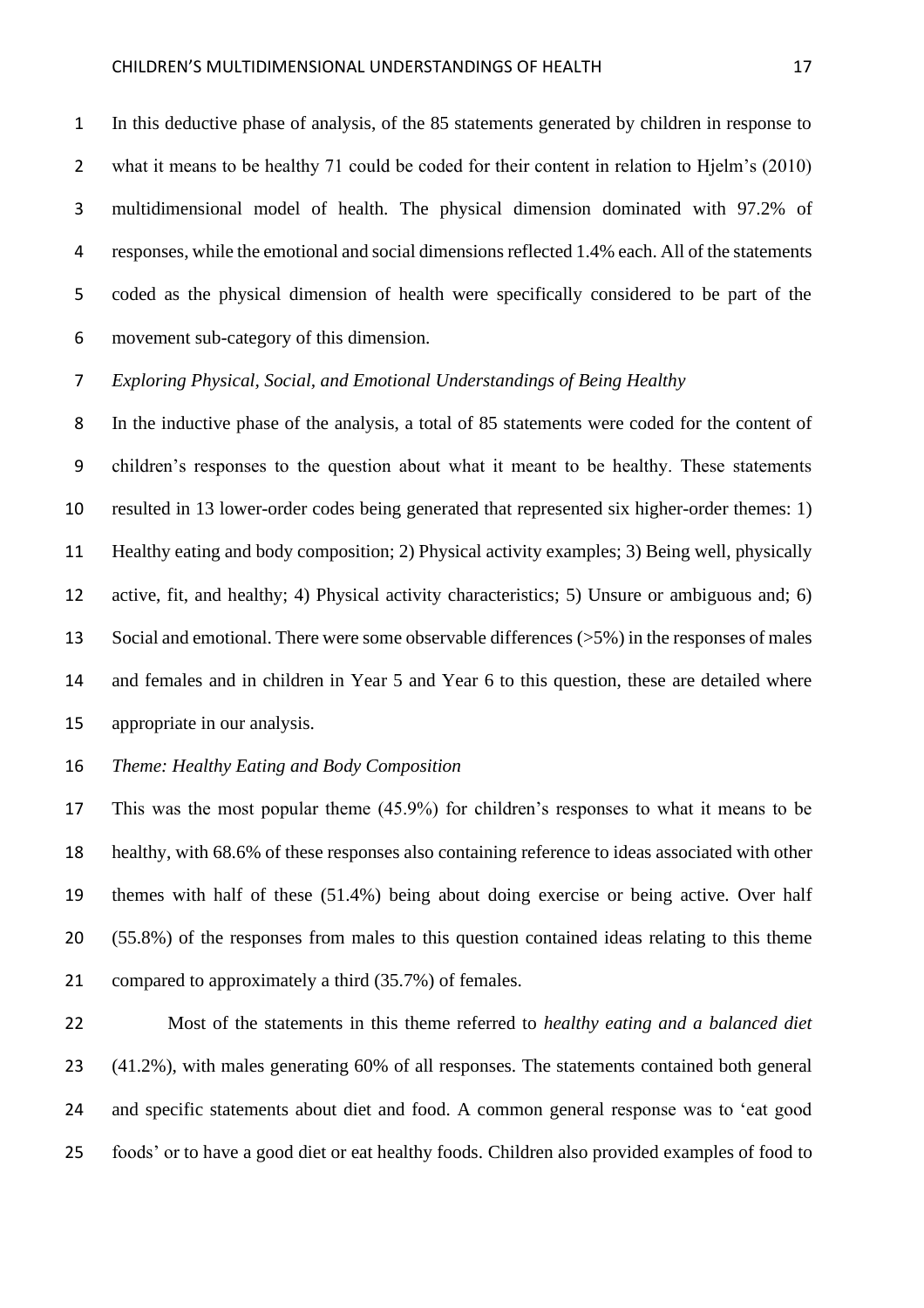#### CHILDREN'S MULTIDIMENSIONAL UNDERSTANDINGS OF HEALTH 18

 help illustrate what they understood about what it means to be healthy. Fruit, vegetables, and 2 salad were commonly mentioned, but also other specific foods or descriptions of food such as '…having your 5 a day', 'to not have lots of fat in your food', '…if you are not eating a lot of sugar and to eat vegetables and healthy food', 'don't eat junk food', or 'to eat healthy food such as vegetable, rice, curry, and more'. One child phrased it as to 'eat disgusting food'.

 Some references were made to the amount or balance of food through statements such as '…to have a balanced diet', 'eating the correct amount of each food groups' or '…the right 8 nutrients and vitamins that you need'. One child mentioned protein and minerals, '...if you are unhealthy this means you are not eating enough protein…. Protein is very good for health and minerals is good for your bones and keeps your body healthy.' While another child was able to articulate the need for balance in the diet through the description, 'You need to eat carrots and you can still eat other treats like chocolate and hot-dogs. But stay healthy (not all the time)'.

 Other statements in this theme focused on *body weight and composition* (4.7%), with males providing 75% of these responses. They referred to 'having a good body', 'having a good weight and not being fat', and 'it's good to be healthy because you won't be fat'.

*Theme: Physical Activity Examples*

 The second theme that emerged reflected 20% of the content of children's responses to what it means to be healthy. Year 5 children (23.7%) generated slightly more responses in this theme than Year 6 children (17%). Both year groups mostly referred to 'doing exercise', one child provided an example such as '…going to the gym'.

*Theme: Being Well, Physically Active, Fit, and Healthy*

 This was the third most popular theme (14.2%). Year 6 children (19.1%) were more likely than Year 5 children (7.9%) to generate responses in this theme, as were females (21.4%) when compared to males (7%). Responses in this theme referred to *being active* (4.7%) through use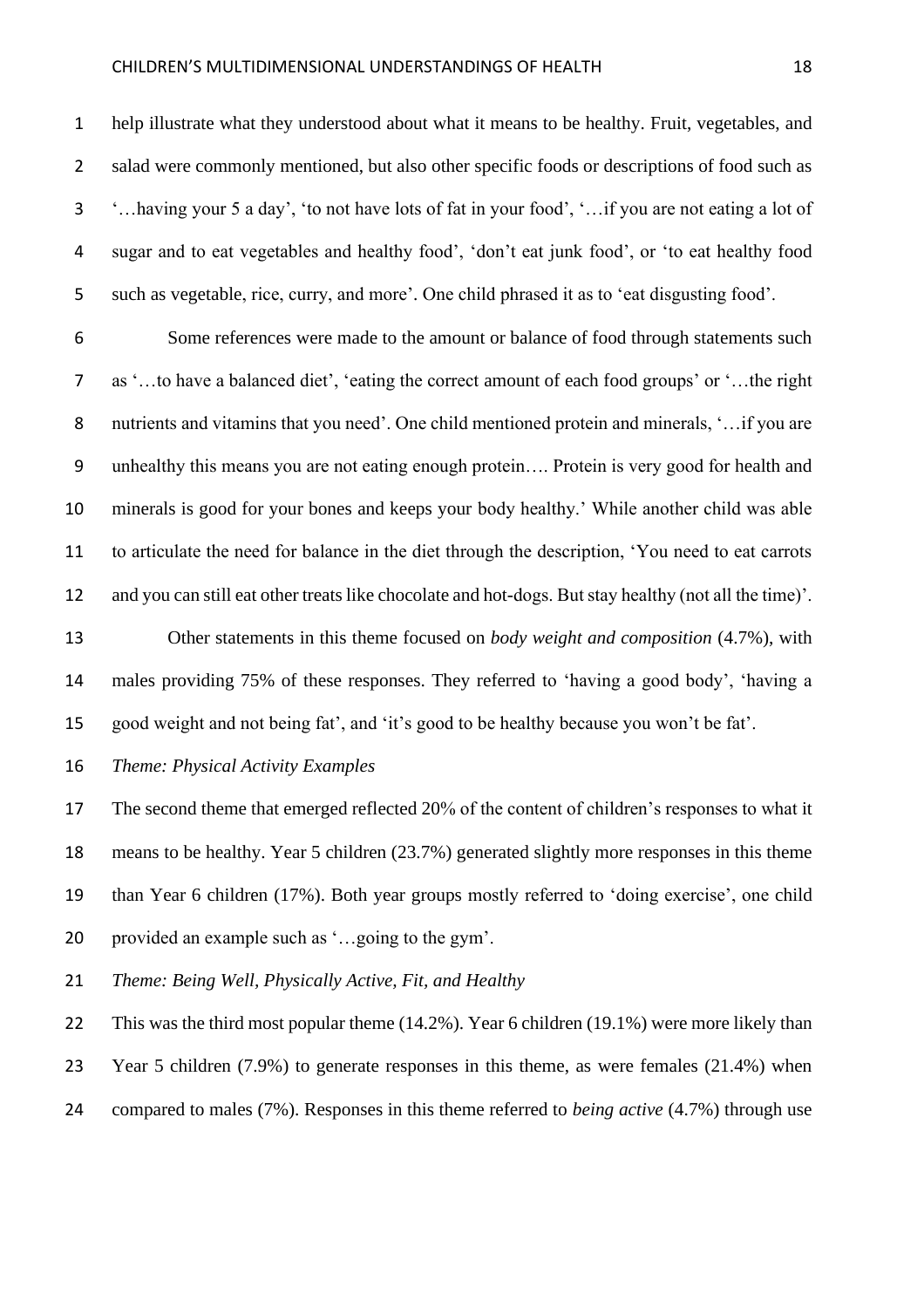- of generic phrase such as 'to be active' and *being physically fit* (4.7%), for example 'keeping fit', '…and your body is fit', and '…stay very fit'.
- Other references in this theme were to *being well, an absence of illness or disease* (3.5%), with statements such as 'to be medically well', and 'not being ill' and to *physical health* (1.2%), for example 'to be healthy means your body is fine, your health is high and your heart is normal'.
- *Theme: Physical Activity Characteristics*

 A fourth theme that represented more specific characteristics of physical activity also emerged (11.8%). References in this category reflected a focus on the *frequency and time element* (8.2%) such as '…and do a fair time.', '…doing enough exercise' or '…doing lots of exercise' or *being outdoors* (3.5%), 'to go outside'.

*Theme: Unsure or Ambiguous*

 The fifth theme contained 5.9% of children's responses, with 1.2% of responses stating that they explicitly did not know what health meant and 4.7% providing ambiguous responses. These latter responses included things such as 'to do healthy things' or '…doing good things 16 for your body'. Females provided all of the unsure responses to the question and 75%  $(n = 3)$ of the ambiguous responses.

- *Theme: Social and Emotional*
- The final theme that emerged contained 2.4% of the responses to what it means to be healthy.
- Two children included this theme in their response with one referring to 'making friends…'
- and the other 'it means you are happy…'.
- **Discussion**

 The current study explored UK pre-adolescent children's understandings about health and being healthy and situated these within a quintuple multidimensional conceptual lens. We established that a plateau in children's understanding about health may begin as early as pre-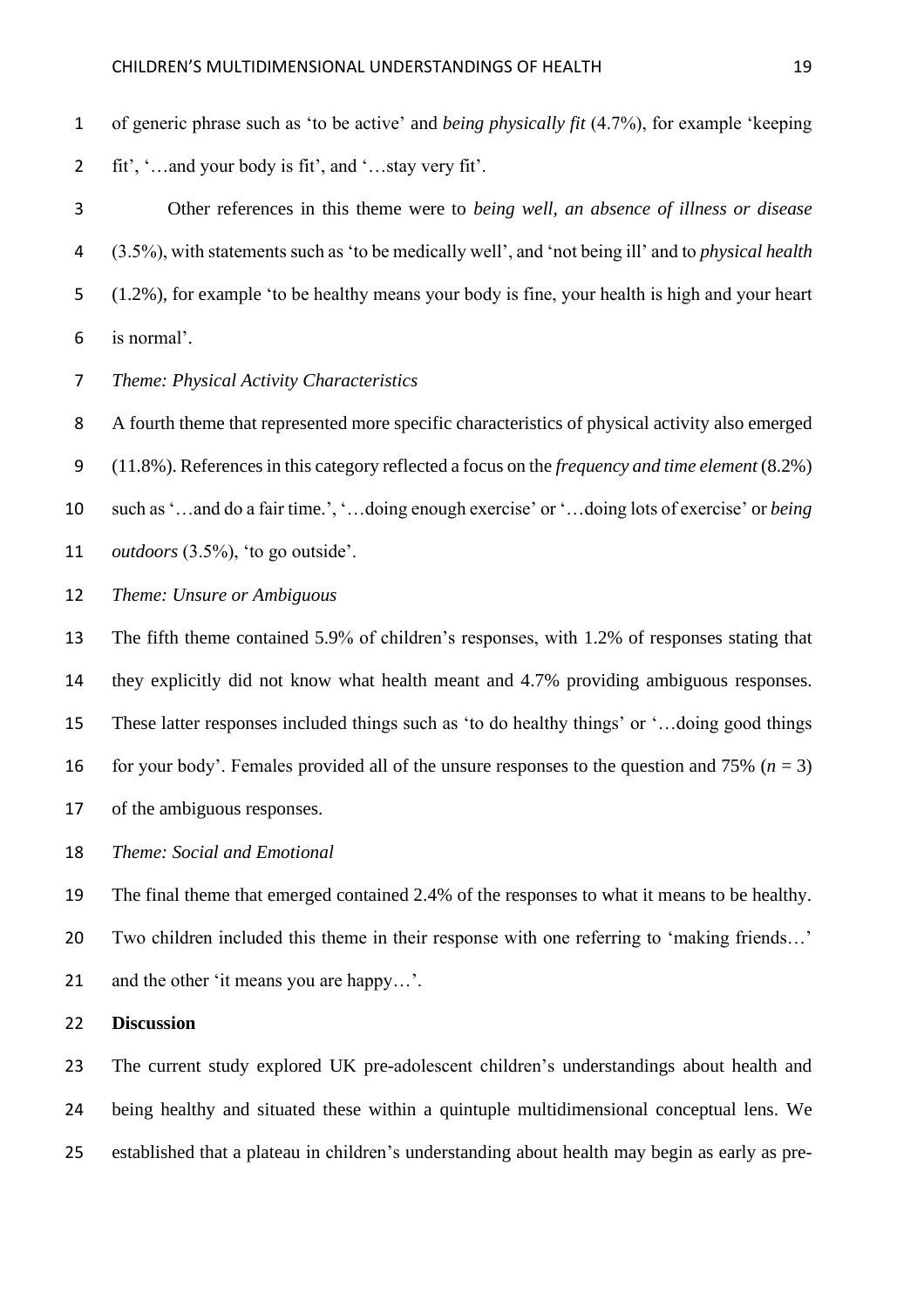adolescence. Children aged 9-11 years old demonstrated a limited understanding of health and what it means to be healthy that was consistent with understandings seen in early and middle adolescents in the UK (Harris et al., 2018) and younger samples worldwide (Burrows, 2010; Burrows et al., 2009; Piko & Bak, 2006). Moreover, we established that pre-adolescent children exhibited narrow views about health and being healthy in relation to established multidimensional conceptual models. We, therefore, develop the current literature on children's understanding of health by: (1) establishing that pre-adolescents' multidimensional understanding of health is limited not only to the physical domain but specifically to the movement category of this dimension of health; and 2) identifying the first evidence in a UK sample that the *apparent* plateau of understanding seen in adolescence extends to pre-adolescence.

## *Applying Hjelm's Multidimensional Model of Health*

 The application of Hjelm's (2010) multidimensional model of health demonstrates that the concerns around young people's limited understanding of health is a more substantial issue than previously considered. Our data shows that children's views about physical health are even narrower as they were confined to a focus on the movement category within this dimension. Although emotional and social dimensions of health did appear in the pre- adolescent's responses about being healthy, we contend that this did not constitute enough to conclude that our pre-adolescents demonstrated a multidimensional or holistic understanding of what it means to be healthy.

 Our findings are consistent with previous research (Burrows et al., 2009; Harris et al., 2018; Pika & Bak, 2006) which interestingly do use descriptions of 'more holistic' or 'multidimensional' understandings to describe similar findings. Future research in the area should be cautious about using such descriptions when evidence of multidimensionality is limited, and it should move beyond WHOs definition of health to consider children's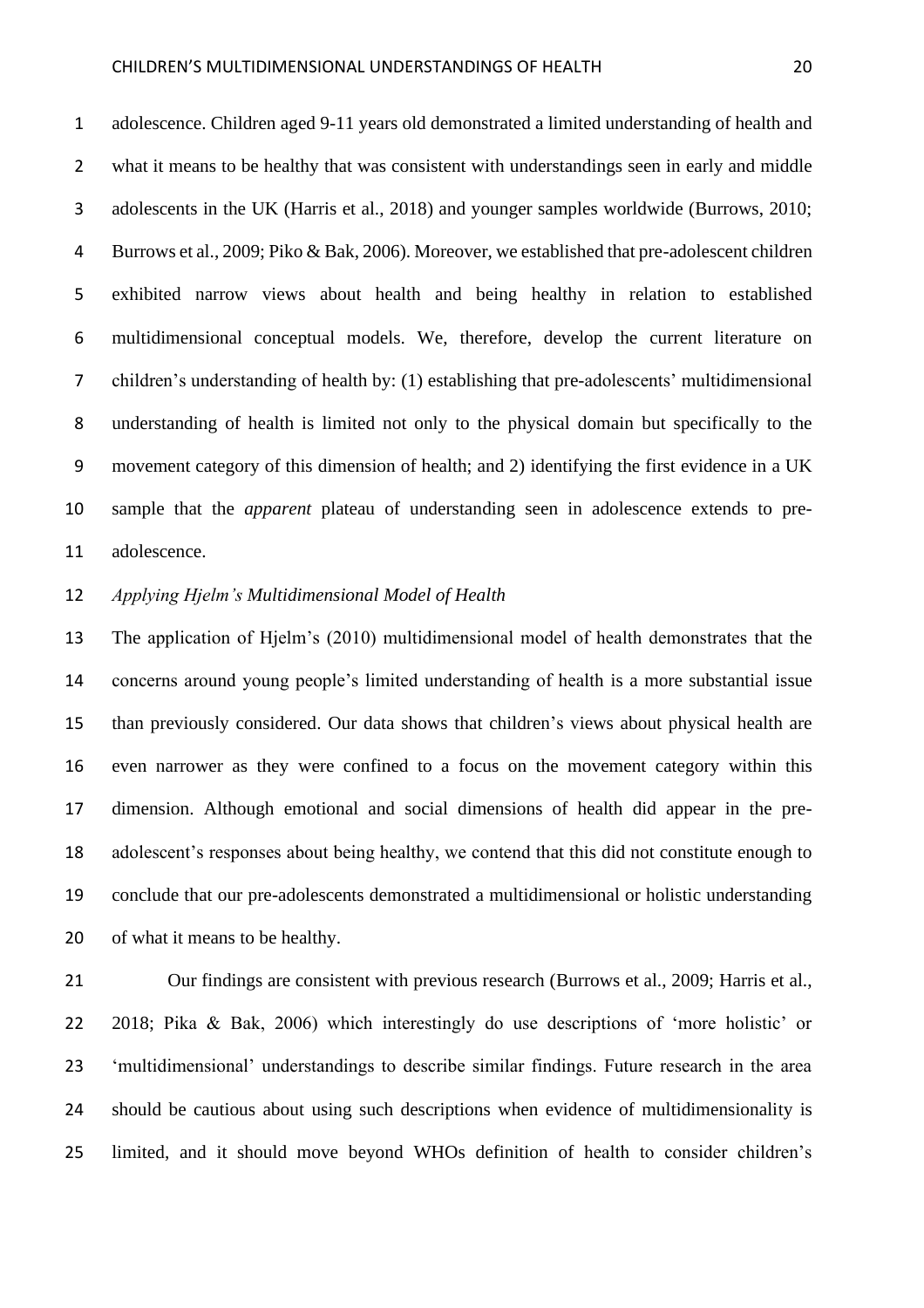#### CHILDREN'S MULTIDIMENSIONAL UNDERSTANDINGS OF HEALTH 21

 understanding of health. We suggest that a broad and wide-ranging understanding of health can only be beneficial to young people and their future health and lifestyle choices. An understanding of health that goes beyond the physical and incorporates more than just behaviours such as diet and exercise that are used to manipulate weight is needed. We want children's understanding of health to reflect more than the currently prevalent healthism discourse (Clark, 2018; Crawford, 1980; Gray, MacIsaac, & Jess, 2015). To achieve this, health education curriculums and health promotion campaigns need to broaden and strengthen their messages across the dimensions of health to overcome this prevalent healthism discourse. Moreover, social agents involved in developing children's understanding of health need to consider a multidimensional perspective of health when supporting children to understand about health, what it means to be healthy, and the lifestyle choices they make.

*Children's Understanding of Health: Trajectories and Plateau*

 Our data suggests that the *apparent* plateau in understanding observed in adolescent samples (Harris et al., 2018) is a more worrying issue than previously identified. The descriptions and ideas about health and being healthy of the children in our study show a similarity with those of early, middle, and late adolescents (12-18 years) in the extant literature (Burrows et al., 2009; Harris et al., 2018; Lee & McDonald, 2010). From a developmental perspective one would expect to see young people's understandings of health increase in sophistication and accuracy across the pre-adolescent to adolescent years (Backett & Davidson, 1992; Myant & Williams, 2005; Schmidt & Frohling, 2000). However, this difference was not evident when comparing our data to previous literature. Future longitudinal studies are needed to corroborate and explore this finding by examining the trajectories of children's understandings of health across childhood.

 Additionally, it appears that Year 6 may be a critical time for our young people in their understandings of health. Year 6 children (aged 10-11 years) were more likely to make an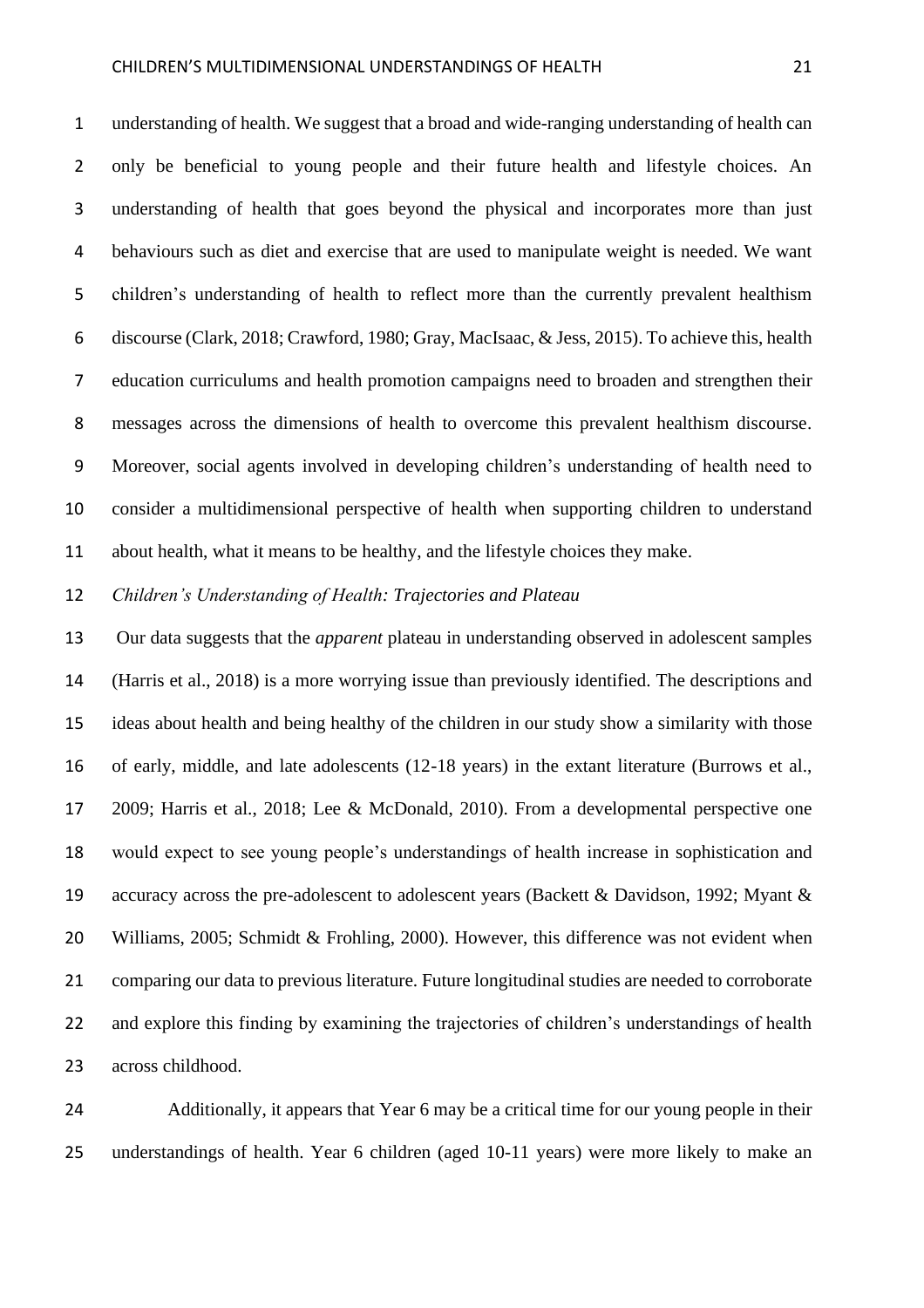explicit reference to 'the body' when describing their understanding of health but such references were not explicit in Year 5 children's descriptions about health. This parallels the findings from previous research in this area where this emphasis is also evident (Burrows & Wright, 2004; Harris et al., 2018). Years 5 and 6 (aged 9-11 years) may, therefore, be an important stage at which to intervene to counteract the start of this explicit emphasis on the body and its association with health. One such intervention could be through what is taught in schools as current UK curricula may be contributing to such a focus on the body. For example, the National Curriculum in England Science Programme of Study (POS) for Year 6 children uses phrasing that emphasises a focus on the body in relation to health through learning about how things (diet, exercise, drugs, and lifestyle) affect how their body functions and what they can do to keep their body healthy (Department for Education, 2013). While we appreciate that this is an important area of learning about health it may be contributing to the corporeal focus of health demonstrated in these pre-adolescent children. Schools may want to consider introducing additional learning in relation to topics which focus on some of the other dimensions of health (i.e., emotional, social, spiritual, and intellectual health) to redress the balance; thereby, emphasising a holistic approach to health education.

 Interestingly, the same POS also identifies drugs and lifestyle alongside diet and exercise as key areas of learning, yet pre-adolescent children identified only diet and exercise as the main behaviours that were associated with health and being healthy. This parallels the data on adolescent children (Harris et al., 2018) and further emphasises the limited development in young people's understandings of health and the extension of a plateau in understanding to an earlier point in childhood. It is perhaps not surprising that diet and exercise feature in children's understanding so strongly as they are the prominent aspects of the Change4Life (Chalkley & Milton, 2021) social marketing campaign to tackle obesity. While it is important that children understand the importance of diet and exercise for their health, this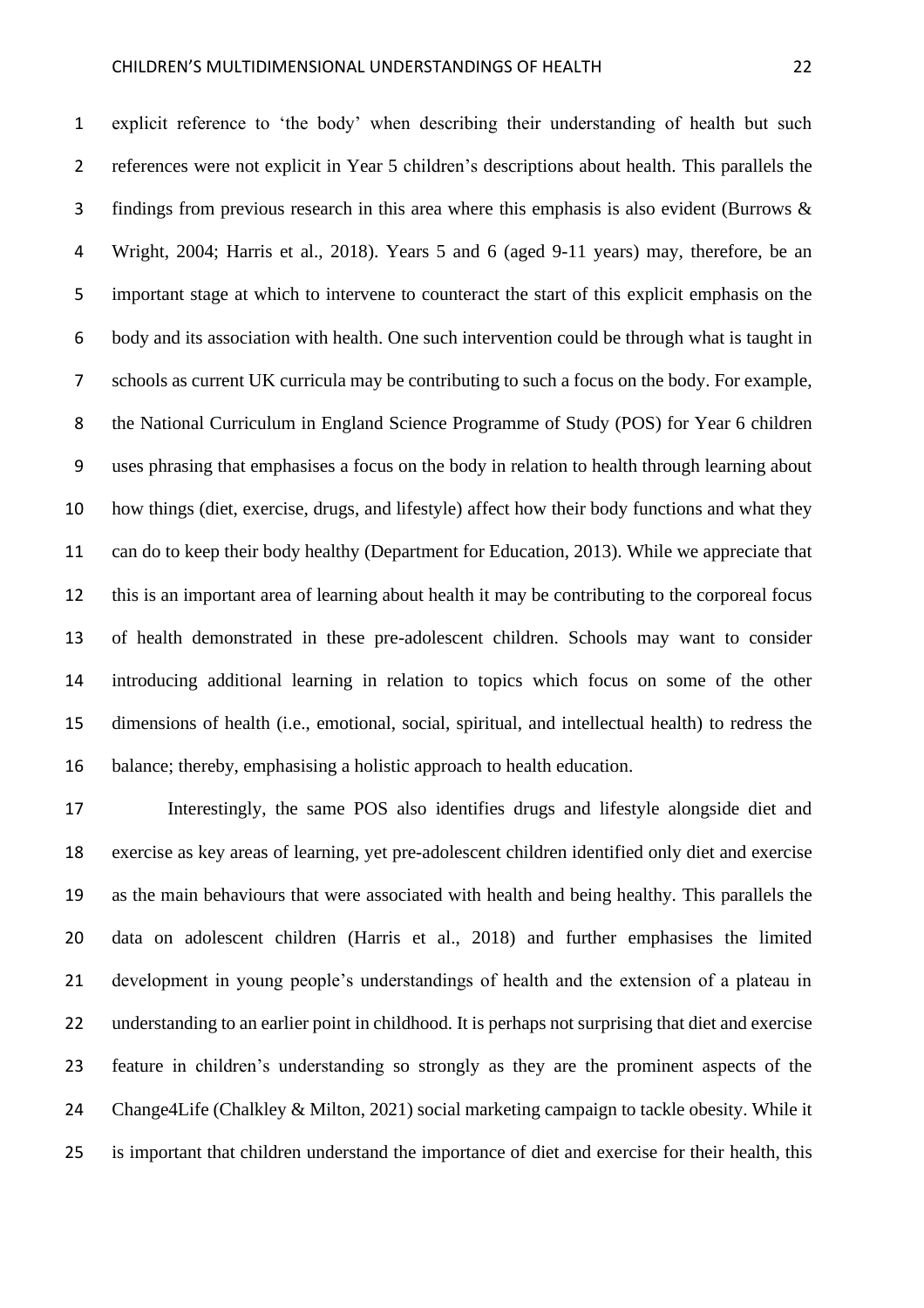seems to be at the expense of other areas of health. Even if other aspects of health are being taught as part of the POS they are not at the forefront of young people's thinking about health and being healthy. Moreover, this focus on diet and exercise in relation to health may have a detrimental effect as a preoccupation with diet and exercise is known to be a characteristic of individuals with eating disorders (Larson, 1989; Worobey & Schoenfeld, 1999), which have a peak period of onset during the adolescent years (Stice, Marti, & Rohde, 2013).

 Furthermore, even though diet and exercise were a dominant feature of children's understanding about health, our data suggests that what pre-adolescents' know about diet and exercise could be considered superficial and potentially problematic. For example, some children were able to identify the need to eat a balanced diet, yet they did this by using descriptions which indicated that food has a moral value (Jutel, 2005). These descriptions reflected their understanding of healthy versus unhealthy foods such as eating the right foods or good foods and avoiding bad foods. While it is argued that labels such as these are designed to help individuals make appropriate choices when it comes to their diet, the application of the labels to foods enables the individual to choose their food based on the individual food rather than the larger context of their diet and lifestyle. For example, considering aspects such as what have I eaten today, how active have I been, and what is the nutritional value of this food in my total nutritional intake for today. Moreover, the labelling of foods in this way may also lead to future problems and long-term issues with dieting and weight (Julia et al., 2021; Jutel, 2005). It can promote a negative relationship with food, in that food becomes something that helps the individual to feel good or bad about themselves by whether they have eaten 'good or bad foods' or encourages them to crave foods that are often restricted as they have been labelled as 'bad' (Julia et al., 2021; Jutel, 2005). We need to consider how the curriculum can support what we want our children to learn about their health, being healthy and how they make choices about their diet and other health behaviours.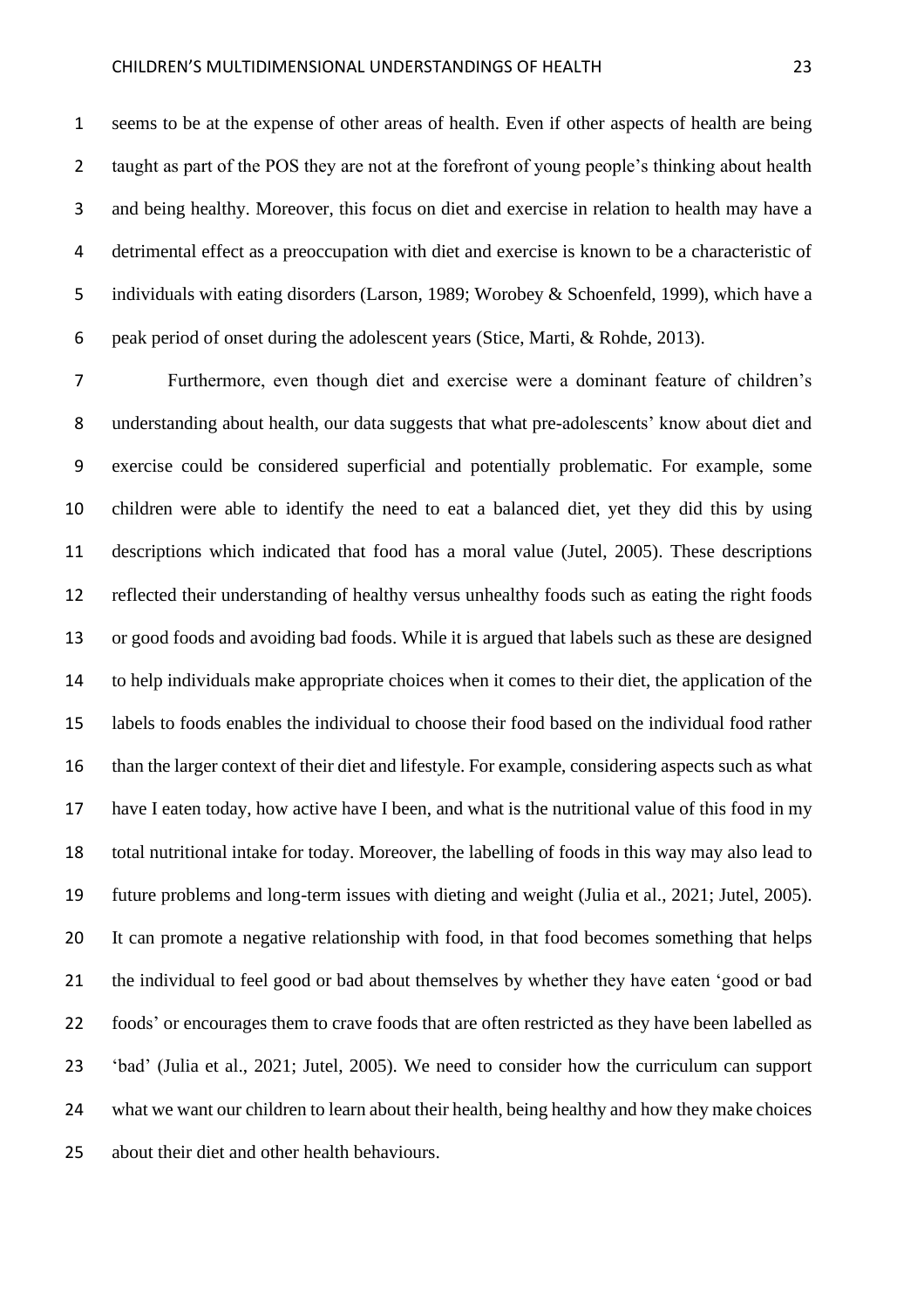Our data shows that pre-adolescent children were able to recognise the need to be active 2 as part of health and being healthy, but they were unable to provide specific examples of how much activity they should do. Where the frequency or time element was identified it was often in relation to 'lots' with no specific details of either frequency or time. This is perhaps not surprising since previous research on children's understanding of the physical activity recommendations in England found that only 11% of 11-15 year olds knew how much physical activity they should do (Roth & Stamatakis, 2010). Yet it indicates that key messages from campaigns such as Change4Life may not be at the forefront of young people's minds. In light of the continued concerns over the decline in adolescents' physical activity levels and the associated consequences (WHO, 2020), it would seem important for pre-adolescents to know they should be active for an average of at least 60 minutes per day across the week and to be able to articulate this in relation to their health and being healthy (Department of Health and Social Care [DHSC], 2019). This is particularly so for girls who in previous research demonstrated a positive relationship between knowledge of the guidelines and meeting the guidelines (Roth & Stamatakis, 2010). Interestingly, despite the increased focus on the effects of sedentary behaviour on health in recent years and their inclusion in the physical activity guidelines for children of this age (DHSC, 2019), no references to the need to avoid sitting for prolonged periods were made by the pre-adolescent children in the study. This guidance on physical activity and sedentary behaviour is important for young people to know as they approach adolescence so that they can make informed choices about their lifestyle.

#### **Conclusion, Limitations and Future Research**

 This study makes an important and unique contribution to the health education literature by providing an insight into pre-adolescent children's understanding of health and being healthy. However, further research is needed to corroborate and extend these findings. Future research may also wish to address the limitations of the current study which include its cross-sectional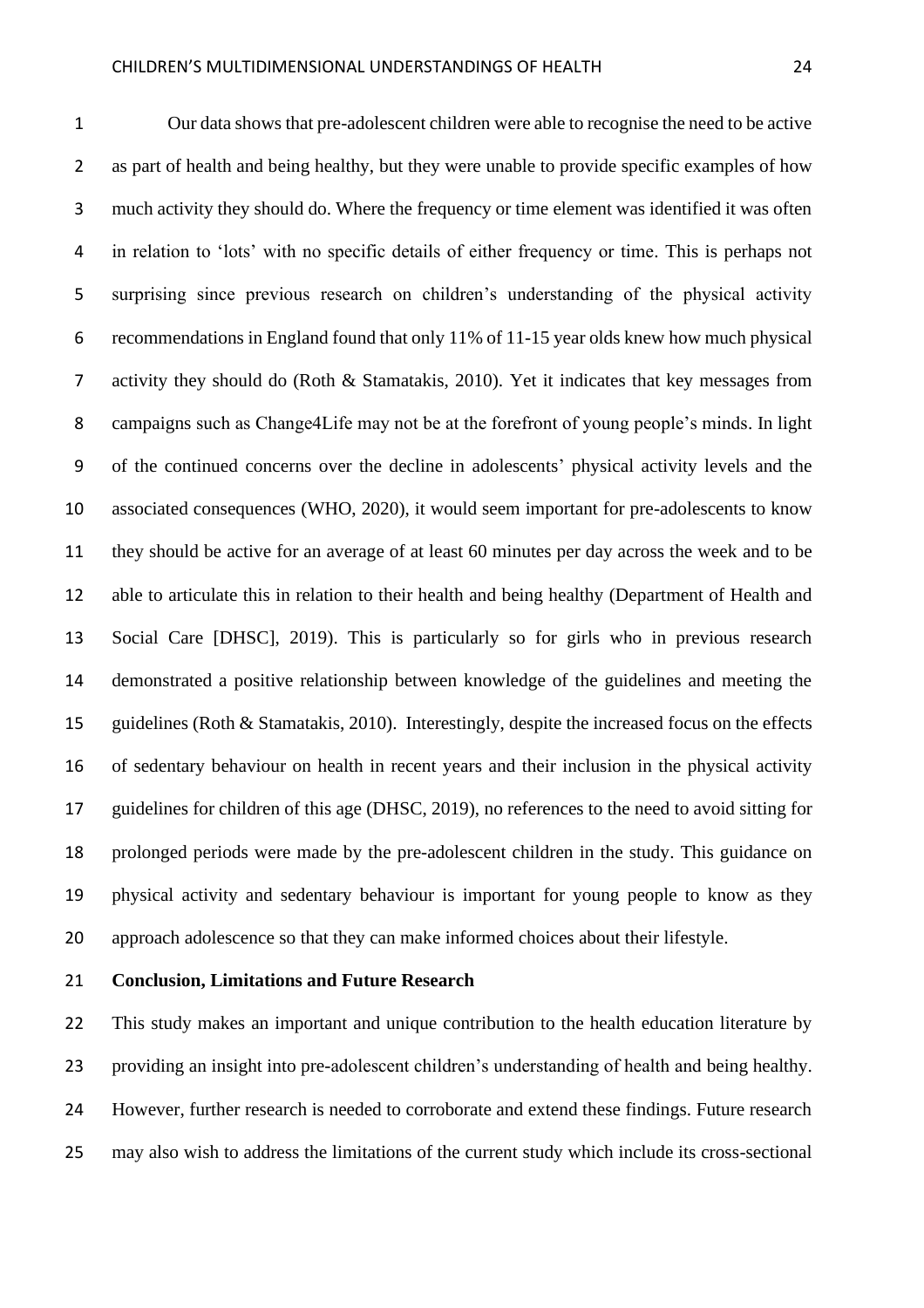design and focus on a single point in childhood. Although, our findings suggest that the *apparent* plateau in children's understanding of health extends into pre-adolescence (9-11 years) further work is needed in establishing children's understanding of health and what it means to be healthy in early childhood (4-8 years). We would recommend that future research efforts using a multidimensional conceptual lens explores children's understanding of health in this age range using appropriate research methods for collecting this data (e.g., visual, audio, and kinaesthetic techniques). Moreover, longitudinal research is needed to explore changes in individuals understanding across childhood and the factors associated with both positive and negative changes in children's understandings. These will seek to ascertain whether the *apparent* plateau in children's understanding of health begins to develop during this earlier age range (i.e., 8 years and below). Present findings also suggest that children's understanding of health is limited to the movement category of the physical dimension of health. These empirical findings require verification in larger samples, so that the content and timing of effective health education programmes can be developed. There is also a need for research to go beyond WEIRD (Western, educated, industrialised, rich, and democratic) populations (Rad, Martingano, & Ginges, 2018). Such endeavours will collectively assist in supporting children across the world to develop a holistic multidimensional perspective of health and enable their transition to health literate adults.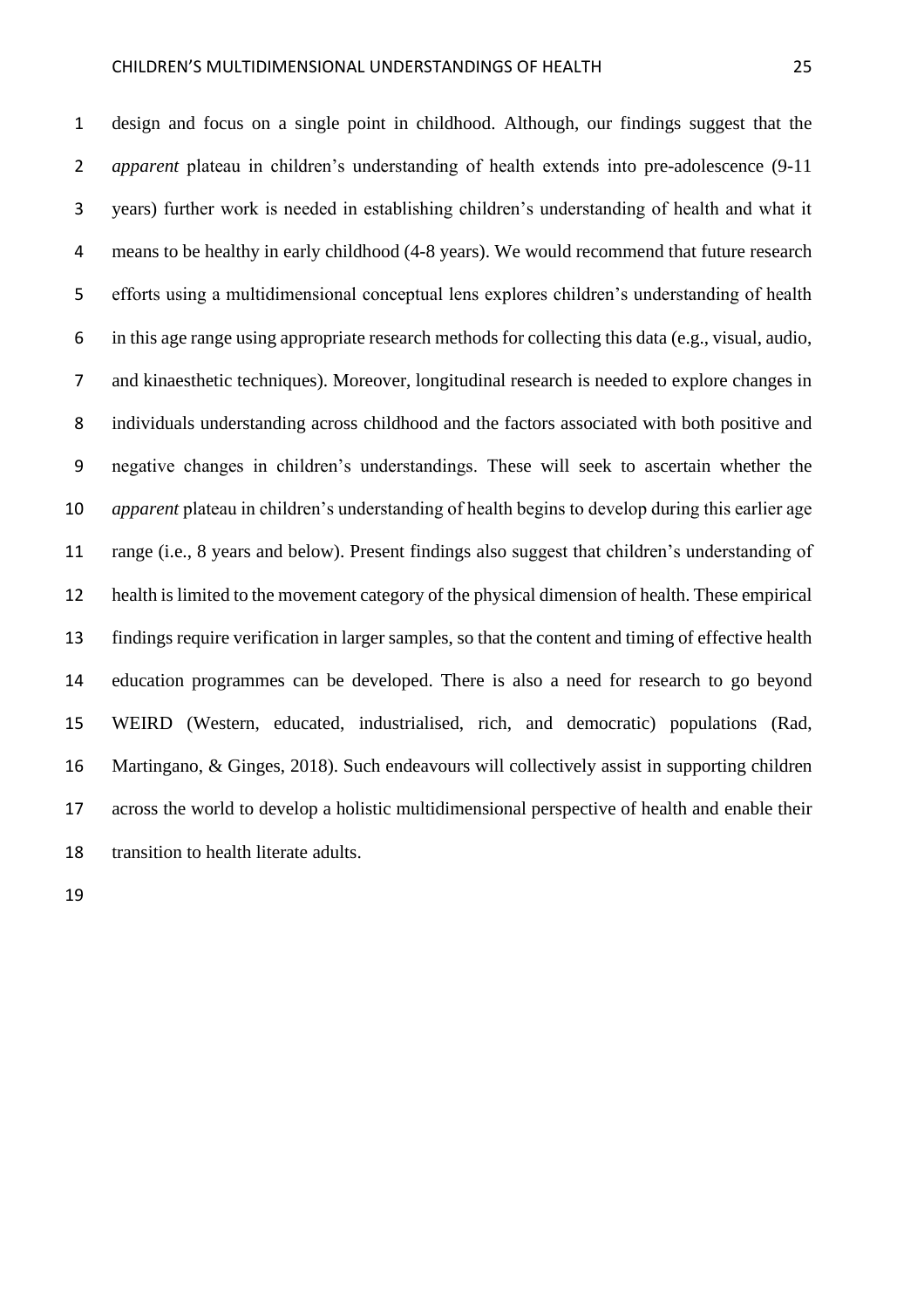## **Endnote**

- [1] We highlight observable differences in the percentages for males and females or Year 5
- and Year 6 children when the difference between the percentages for the categories was greater
- than 5%.
- 
-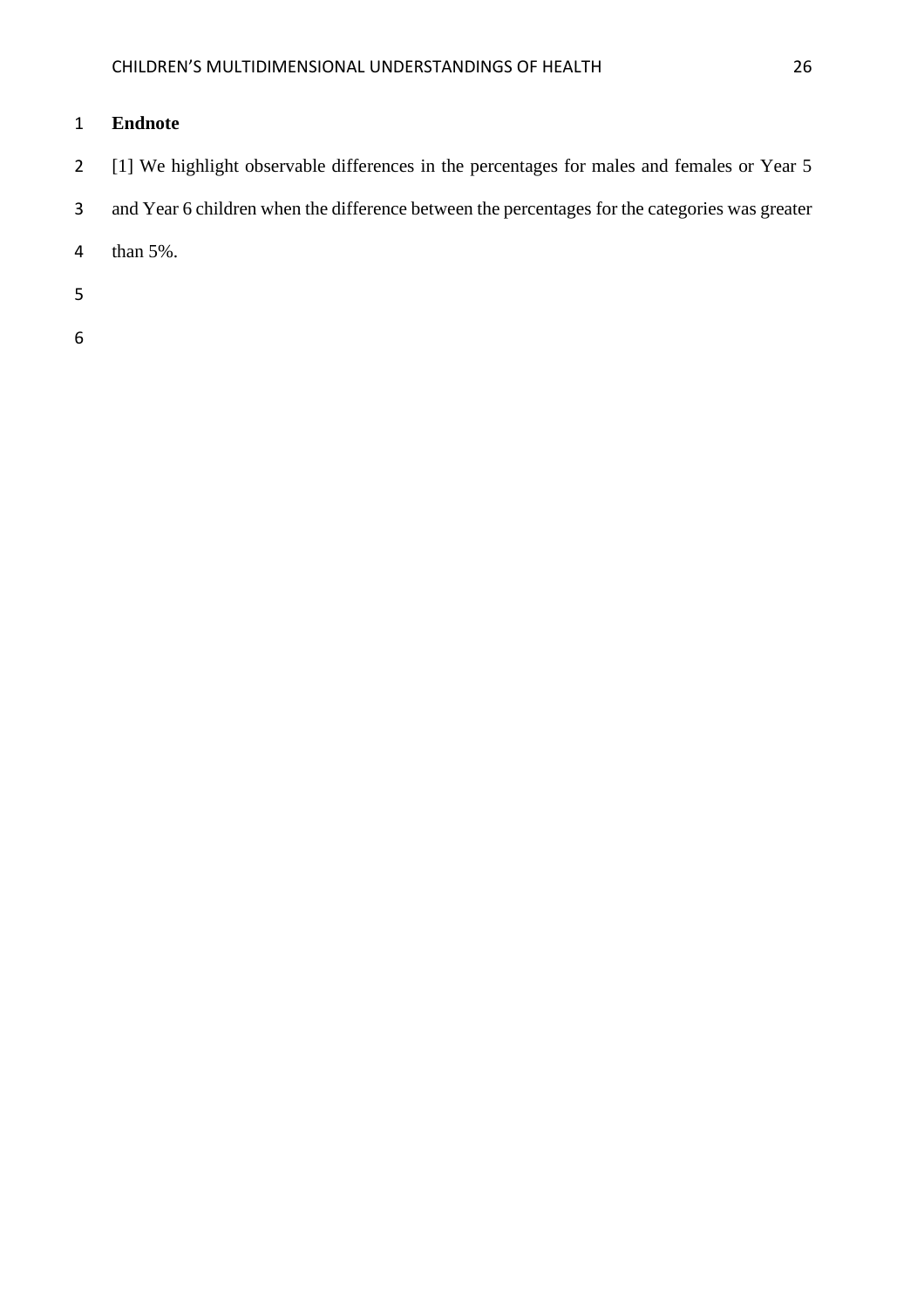| $\mathbf{1}$   | <b>References</b>                                                                              |
|----------------|------------------------------------------------------------------------------------------------|
| $\overline{2}$ | Backett, K., & Davison, C. (1992). Rational or reasonable? Perceptions of health at different  |
| 3              | stages of life. Health Education Journal, 51(2), 55-59.                                        |
| 4              | https://doi.org/10.1177/001789699205100202                                                     |
| 5              | Braun, V., & Clarke, V. (2006). Using thematic analysis in psychology. Qualitative Research    |
| 6              | in Psychology, 3(2), 77-101. https://doi.org/10.1191/1478088706qp063oa                         |
| 7              | Braun, V., Clarke, V., & Weate, P. (2016). Using the matic analysis in sport and exercise. In  |
| 8              | B. Smith & A. C. Sparkes (Eds.), Routledge handbook of qualitative research in sport           |
| 9              | and exercise (pp. 191-205). Routledge. https://doi.org/10.4324/9781315762012.ch15              |
| 10             | Brusseau, T. A., Kulinna, P. H., & Cothran, D. J. (2011). Health and physical activity content |
| 11             | knowledge of Pima children. The Physical Educator, Spring, 66-77.                              |
| 12             | https://digitalcommons.brockport.edu/pes_facpub/64.                                            |
| 13             | Burrows, L., Wright, J., & Jungersen-Smith, J. (2002). "Measure your belly." New Zealand       |
| 14             | children's constructions of health and fitness. Journal of Teaching in Physical                |
| 15             | Education, 22, 39-48. https://ro.uow.edu.au/edupapers/11                                       |
| 16             | Burrows, L., & Wright, J. (2010). The good life: New Zealand children's perspectives on        |
| 17             | health and self. Sport, Education and Society, 9(2), 193-205.                                  |
| 18             | https://doi.org/10.1080/1357332042000233930                                                    |
| 19             | Burrows, L., Wright, J., & McCormack, J. (2009). Dosing up on food and physical activity:      |
| 20             | New Zealand children's ideas about 'health'. Health Education Journal, 68(3), 157-             |
| 21             | 169. https://doi.org/10.1177/0017896909339332                                                  |
| 22             | Chalkley, A., & Milton, K. (2021). A critical review of national physical activity policies    |
| 23             | relating to children and young people in England. Journal of Sport and Health                  |
| 24             | Science, 10(3), 255-262. https://doi.org/10.1016/j.jshs.2020.09.010                            |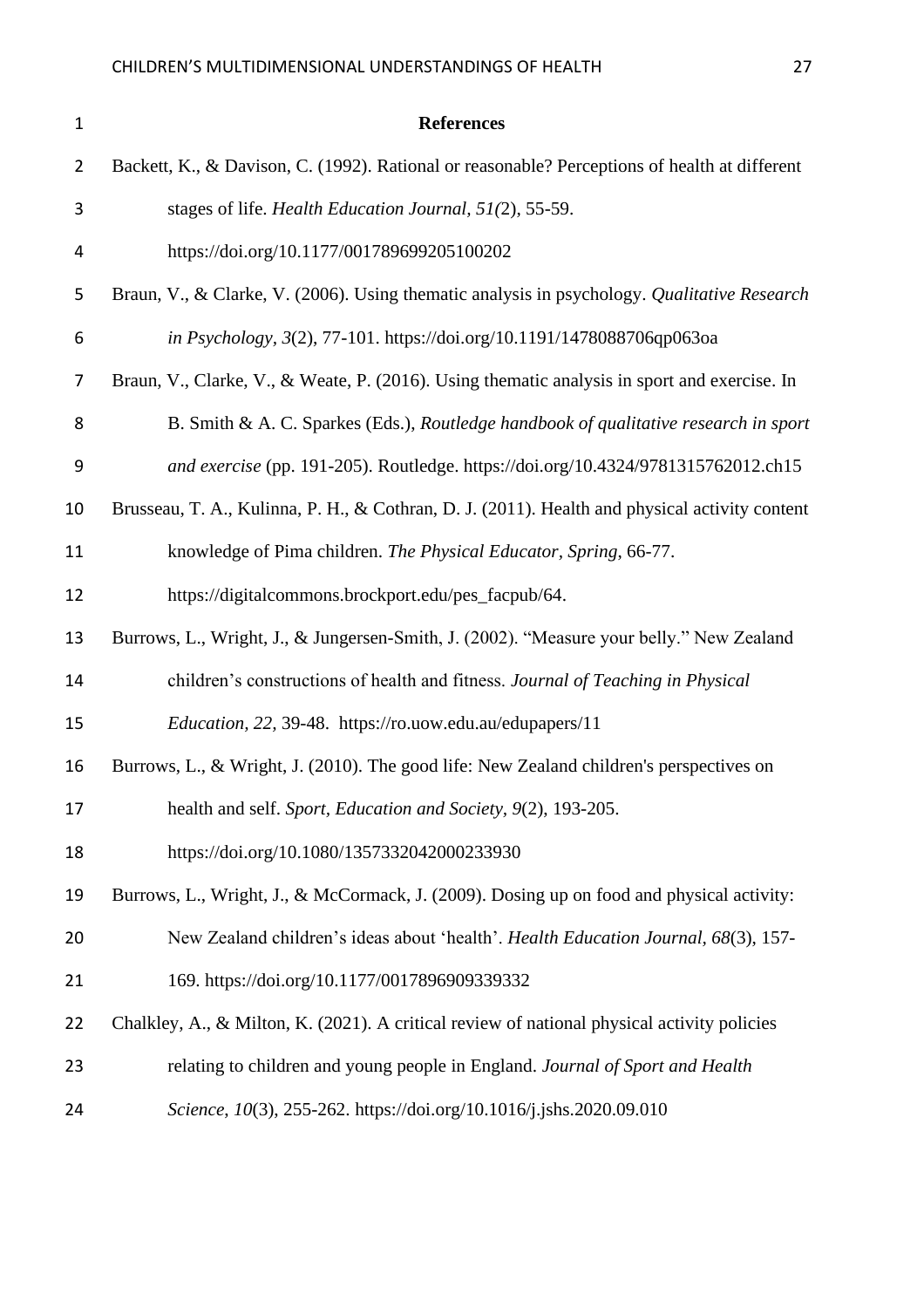| $\mathbf{1}$   | Clark, S. L. (2018). Fitness, fatness and healthism discourse: girls constructing 'healthy'  |
|----------------|----------------------------------------------------------------------------------------------|
| $\overline{2}$ | identities in school. Gender and Education, 30(4), 477-493.                                  |
| 3              | https://doi.org/10.1080/09540253.2016.1216953                                                |
| 4              | Council for the Curriculum, Examinations and Assessment. (2007). The Northern Ireland        |
| 5              | curriculum primary. https://ccea.org.uk/downloads/docs/ccea-                                 |
| 6              | asset/Curriculum/The%20Northern%20Ireland%20Curriculum%20-%20Primary.pdf                     |
| 7              | Crawford, R. (1980). Healthism and the medicalization of everyday life. International        |
| 8              | Journal of Health Services, 10(3), 365-388. https://doi.org/10.2190/3H2H-3XJN-               |
| 9              | 3KAY-G9NY                                                                                    |
| 10             | Daigle, K., Hebert, E. P., & Humphries, C. (2007). Children's understanding of health and    |
| 11             | health-related behaviour: The influence of age and information source. Education,            |
| 12             | 123(2), 237-247.                                                                             |
| 13             | Department for Education. (2013). The national curriculum in England: Key stages 1 and 2     |
| 14             | framework documents.                                                                         |
| 15             | https://assets.publishing.service.gov.uk/government/uploads/system/uploads/attachme          |
| 16             | nt_data/file/425601/PRIMARY_national_curriculum.pdf                                          |
| 17             | Department of Health and Social Care. (2019). UK chief medical officers' physical activity   |
| 18             | guidelines.                                                                                  |
| 19             | https://assets.publishing.service.gov.uk/government/uploads/system/uploads/attachme          |
| 20             | nt_data/file/832868/uk-chief-medical-officers-physical-activity-guidelines.pdf               |
| 21             | Donatelle, R.J. (2006). Health: The basics (7 <sup>th</sup> ed.). Pearson.                   |
| 22             | Edlin, G., & Golanty, E. (2007). Health and wellness (9th ed.). Jones & Bartlett Publishers. |
| 23             | Education Scotland. (2021). Curriculum for excellence.                                       |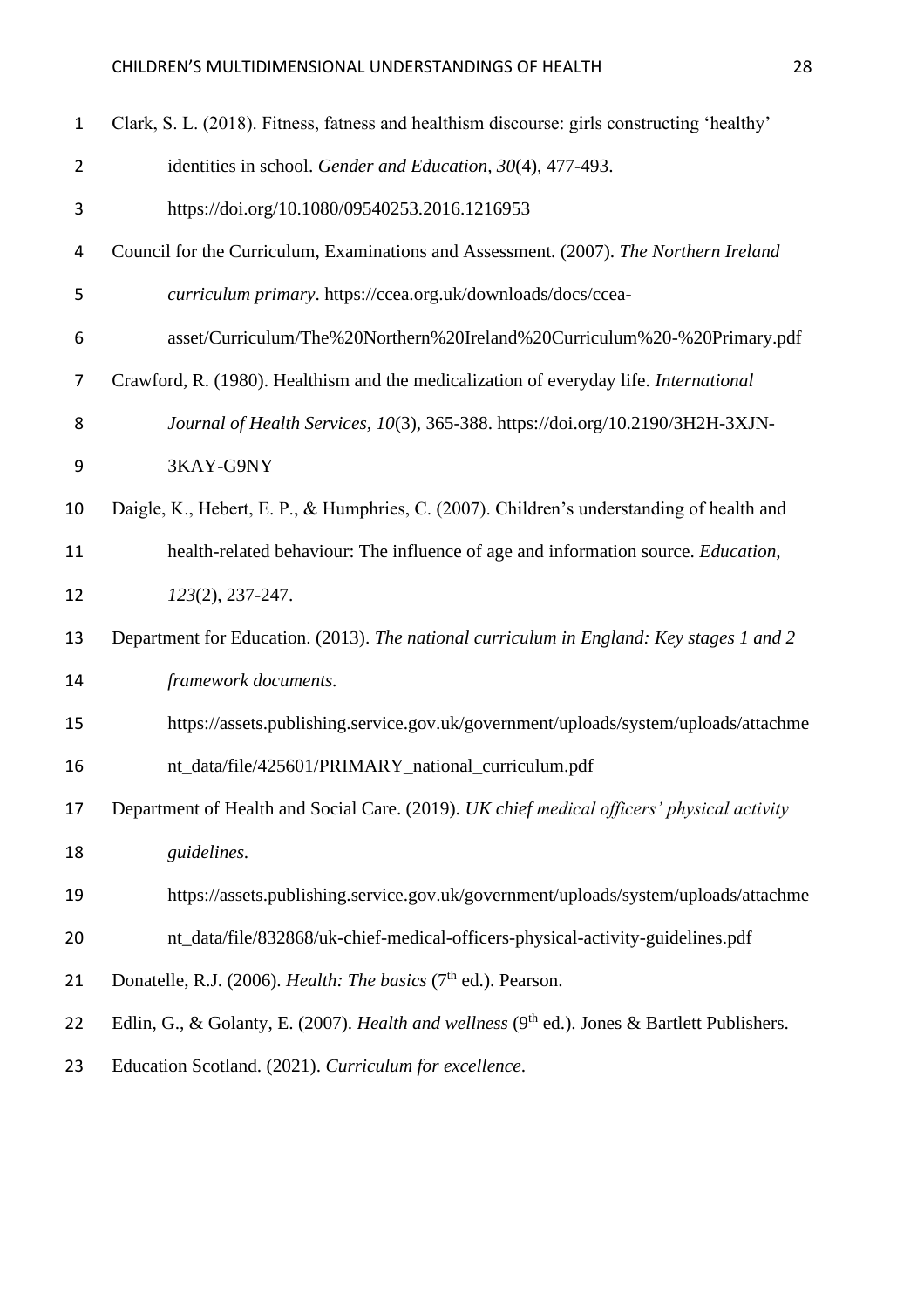## CHILDREN'S MULTIDIMENSIONAL UNDERSTANDINGS OF HEALTH 29

| $\mathbf{1}$   | https://education.gov.scot/education-scotland/scottish-education-system/policy-                 |
|----------------|-------------------------------------------------------------------------------------------------|
| $\overline{2}$ | for-scottish-education/policy-drivers/cfe-building-from-the-statement-appendix-                 |
| 3              | incl-btc1-5/                                                                                    |
| 4              | Eiser, C., Patterson, D., & Eiser, R. (1983). Children's knowledge of health and illness:       |
| 5              | Implication for health education. Child: Care, Health and Development, 9(5), 285-               |
| 6              | 292. https://doi.org/10.1111/j.1365-2214.1983.tb00326.x                                         |
| 7              | Gray, S., MacIsaac, S., & Jess, M. (2015). Teaching 'health' in physical education in a         |
| 8              | 'healthy' way. Retos, 28, 165-172.                                                              |
| 9              | http://recyt.fecyt.es/index.php/retos/article/view/34950/19218                                  |
| 10             | Hales, D. (2009). An invitation to health $(13th$ ed.). Cengage Learning.                       |
| 11             | Harris, J. (1993). Young people's perceptions of health, fitness and exercise. British Journal  |
| 12             | of Physical Education Research Supplement, 13, 59-79.                                           |
| 13             | Harris, J. (1994). Young people's perceptions of health, fitness and exercise: Implications for |
| 14             | the teaching of health-related exercise. Physical Education Review, 17(2), 143-151.             |
| 15             | Harris, J., Cale, L., Duncombe, R., & Musson, H. (2018). Young people's knowledge and           |
| 16             | understanding of health, fitness and physical activity: Issues, divides and dilemmas.           |
| 17             | Sport, Education and Society, 23(5), 407-420.                                                   |
| 18             | https://doi.org/10.1080/13573322.2016.1228047                                                   |
| 19             | Hopple, C., & George, G. (1995). What children think, feel, and know about physical fitness     |
| 20             | testing. Journal of Teaching in Physical Education, 14(4), 408-417.                             |
| 21             | https://doi.org/https://doi.org/10.1123/jtpe.14.4.408                                           |
| 22             | Hjelm, J.R. (2010). The dimensions of health: conceptual models. Jones & Bartlett               |
| 23             | Publishers.                                                                                     |
| 24             | Insel, P.M., & Roth, W.T. (2004). Core concepts in health $(9th$ ed.). McGraw Hill.             |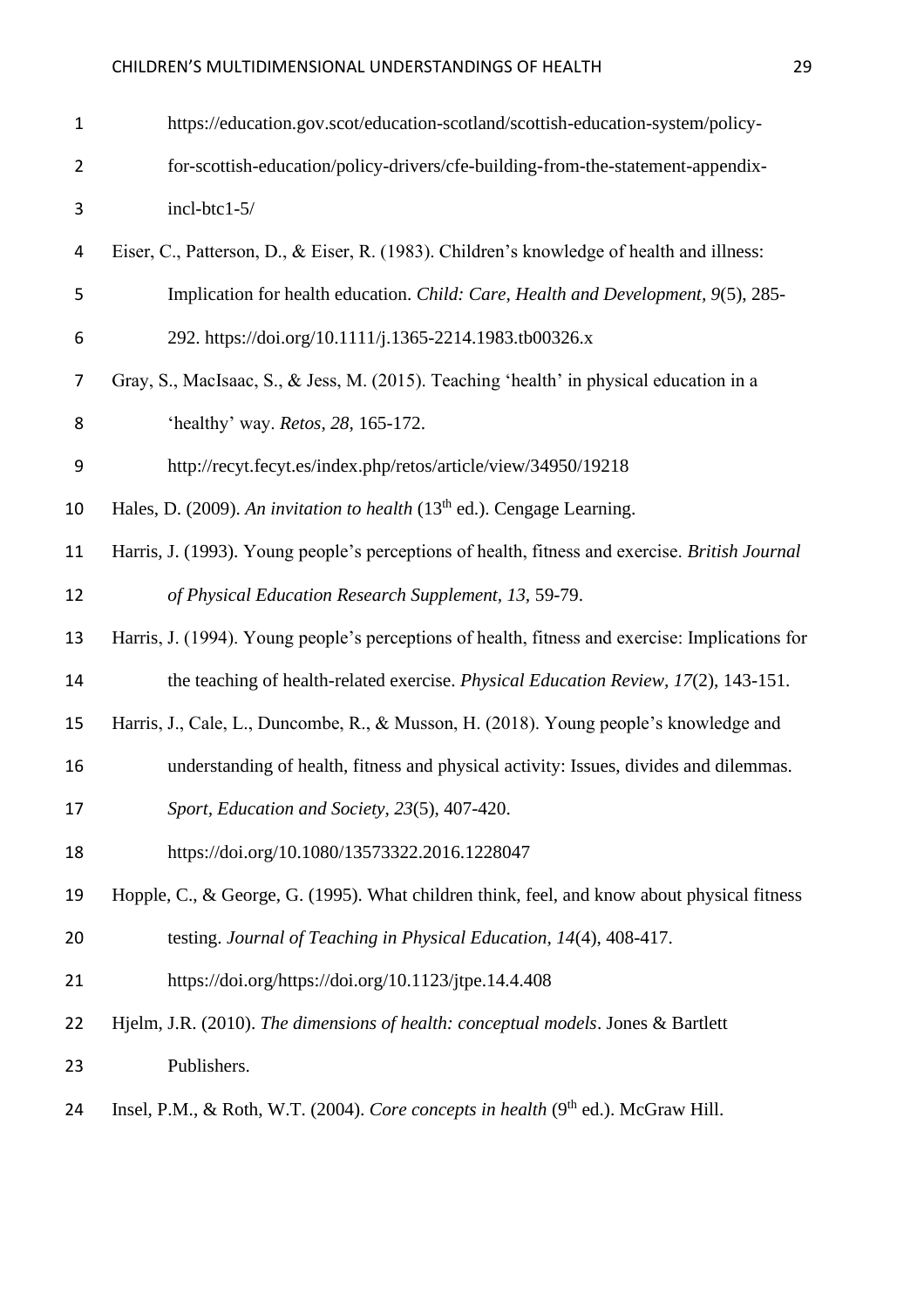| $\mathbf{1}$    | Julia, C., Fialon, M., Galan, P., Deschasaux-Tanguy, M., Andreeva, V. A., Kesse-Guyot,             |
|-----------------|----------------------------------------------------------------------------------------------------|
| $\overline{2}$  | E., Touvier, M., & Hercberg, S. (2021). Are foods 'healthy' or 'healthier'? Front-of-              |
| 3               | pack labelling and the concept of healthiness applied to foods. British Journal of                 |
| 4               | Nutrition. Advance online publication. https://doi.org/10.1017/S0007114521001458                   |
| 5               | Jutel, A. (2005). Weighing health: The moral burden of obesity. Social Semiotics, 15(2), 113-      |
| 6               | 125. https://doi.org/10.1080/10350330500154717                                                     |
| 7               | Keating, X. D., Harrison, L., Chen, L., Xiang, P., Lambdin, D., Dauenhauer, B., Rotich, W.,        |
| 8               | & Piñero, J. C. (2009). An analysis of research on student health-related fitness                  |
| 9               | knowledge in K-16 physical education programs. Journal of Teaching in Physical                     |
| 10              | Education, 28(3), 333-349. https://doi.org/10.1123/jtpe.28.3.333                                   |
| 11              | Knighting, K., Rowa-Dewar, N., Malcolm, C., Kearney, N., & Gibson, F. (2010). Children's           |
| 12              | understanding of cancer and views on health-related behaviour: A 'draw and write'                  |
| 13              | study. Child: Care, Health and Development, 37(2), 289-299.                                        |
| 14              | https://doi.org/10.1111/j.1365-2214.2010.01138.x                                                   |
| 15              | Kulinna, P. H. (2004). Physical activity and HRF knowledge: How much 1-6 grade students            |
| 16              | know. International Journal of Physical Education, 41(3), 111-121.                                 |
| 17 <sub>1</sub> | Larson, B. (1989). The new epidemic: Ethical implications for nutrition educators. Journal of      |
| 18              | Nutrition Education, 21(2), 101-103. https://doi.org/10.1016/S0022-3182(89)80204-3                 |
| 19              | Lee, J., & Macdonald, D. (2010). 'Are they just checking our obesity or what?' The                 |
| 20              | healthism discourse and rural young women. Sport, Education and Society, 15(2),                    |
| 21              | 203-219. https://doi.org/10.1080/13573321003683851                                                 |
| 22              | MacDougall, C., Schiller, W., & Darbyshire, P. (2004). We have to live in the future. <i>Early</i> |
| 23              | Child Development and Care, 174(4), 369-387.                                                       |
| 24              | https://doi.org/10.1080/0300443032000153426                                                        |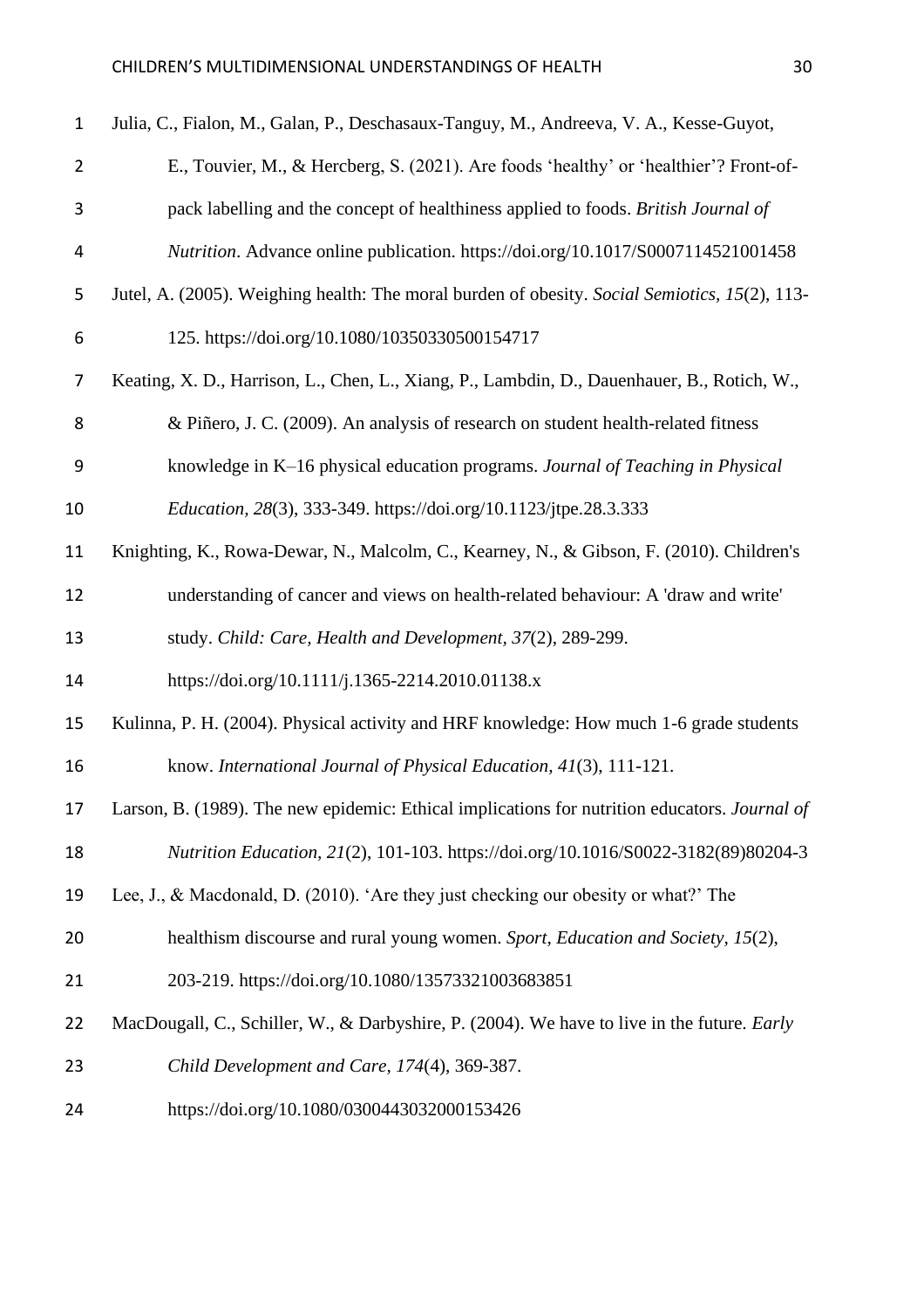| $\mathbf{1}$   | Myant, K. A., & Williams, J. M. (2005). Children's concepts of health and illness:             |
|----------------|------------------------------------------------------------------------------------------------|
| $\overline{2}$ | Understanding of contagious illnesses, non-contagious illnesses and injuries. Journal          |
| 3              | of Health Psychology, 10(6), 805-819. https://doi.org/10.1177/1359105305057315                 |
| 4              | Natapoff, J. N. (1978). Children's views of health: A developmental study. American Journal    |
| 5              | of Public Health, 68(10), 995-1000. https://doi.org/10.2105/ajph.68.10.995                     |
| 6              | Piko, B. F., & Bak, J. (2006). Children's perceptions of health and illness: Images and lay    |
| 7              | concepts in preadolescence. Health Education Research, 21(5), 643-653.                         |
| 8              | https://doi.org/10.1093/her/cyl034                                                             |
| 9              | Placek, J. H., Griffin, L. L., Dodds, P., Raymond, C., Tremino, F., & James, A. (2001).        |
| 10             | Middle school students' conceptions of fitness: The long road to a healthy lifestyle.          |
| 11             | Journal of Teaching in Physical Education, 20(4), 314-323.                                     |
| 12             | https://doi.org/10.1123/jtpe.20.4.314                                                          |
| 13             | Powell, D., & Fitzpatrick, K. (2015). 'Getting fit basically just means, like, nonfat':        |
| 14             | Children's lessons in fitness and fatness. Sport, Education and Society, 20(4), 463-           |
| 15             | 484. https://doi.org/10.1080/13573322.2013.777661                                              |
| 16             | Rad, M. S., Martingano, A. J., & Ginges, J. (2018). Toward a psychology of Homo sapiens:       |
| 17             | Making psychological science more representative of the human population.                      |
| 18             | Proceedings of the National Academy of Sciences of the United States of America,               |
| 19             | 115(45), 11401-11405. https://doi.org/10.1073/pnas.1721165115                                  |
| 20             | Rail, G. (2009). Canadian youth's discursive constructions of health in the context of obesity |
| 21             | discourse. In D. Harwood and J. Wright (Eds.), Biopolitics and the 'obesity                    |
| 22             | epidemic': Governing bodies (pp.141-156). Routledge.                                           |
| 23             | https://doi.org/10.4324/9780203882061                                                          |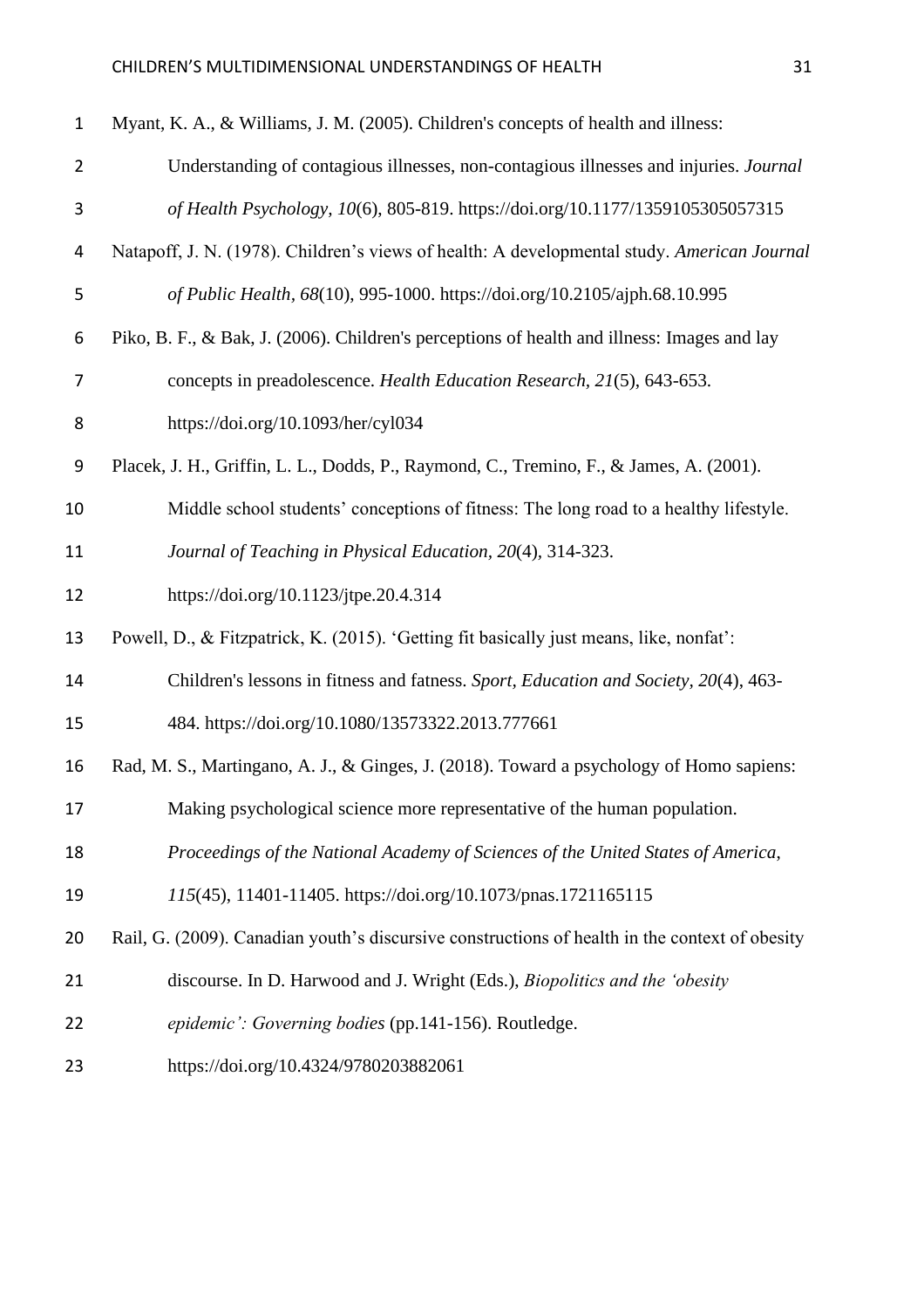| $\mathbf{1}$   | Roth, M., & Stamatakis, E. (2010). Linking young people's knowledge of public health          |
|----------------|-----------------------------------------------------------------------------------------------|
| $\overline{2}$ | guidelines to physical activity levels in England. Pediatric Exercise Science, 22(3),         |
| 3              | 467-476. https://doi.org/10.1123/pes.22.3.467                                                 |
| 4              | Schmidt, L. R., & Fröhling, H. (2000). Lay concepts of health and illness from a              |
| 5              | developmental perspective. Psychology and Health, 15(2), 229-238.                             |
| 6              | https://doi.org/10.1080/08870440008400303                                                     |
| 7              | Sleap, M., & Wormald, H. (2001). Perceptions of physical activity among young women           |
| 8              | aged 16 and 17 Years. European Journal of Physical Education, 6(1), 26-37.                    |
| 9              | https://doi.org/10.1080/1740898010060104                                                      |
| 10             | Stice, E., Marti, C. N., & Rohde, P. (2013). Prevalence, incidence, impairment, and course of |
| 11             | the proposed DSM-5 eating disorder diagnoses in an 8-year prospective community               |
| 12             | study of young women. Journal of Abnormal Psychology, 122(2), 445-457.                        |
| 13             | https://doi.org/10.1037/a0030679                                                              |
| 14             | Trost, S., Pate., R.R., Freedson, P.S., Sallis, J.F., & Taylor, W.C. (2000). Using objective  |
| 15             | physical activity measures with youth: How many days of monitoring are needed?                |
| 16             | Medicine & Science in Sports & Exercise, 32(2), 426-431.                                      |
| 17             | https://doi.org/10.1097/00005768-200002000-00025                                              |
| 18             | Welsh Assembly Government. (2008). Curriculum for Wales 2008: Key stages 2 to 4.              |
| 19             | https://hwb.gov.wales/curriculum-for-wales-2008/key-stages-2-to-4/                            |
| 20             | World Health Organization. (2020). WHO guidelines on physical activity and sedentary          |
| 21             | behaviour. WHO.                                                                               |
| 22             | Worobey, J., & Schoenfeld, D. (1999). Eating disordered behaviour in dietetics students and   |
| 23             | students in other majors. Journal of the American Dietetic Association, 99(9), 1100-          |
| 24             | 1102. https://doi.org/10.1016/S0002-8223(99)00264-3                                           |
|                |                                                                                               |